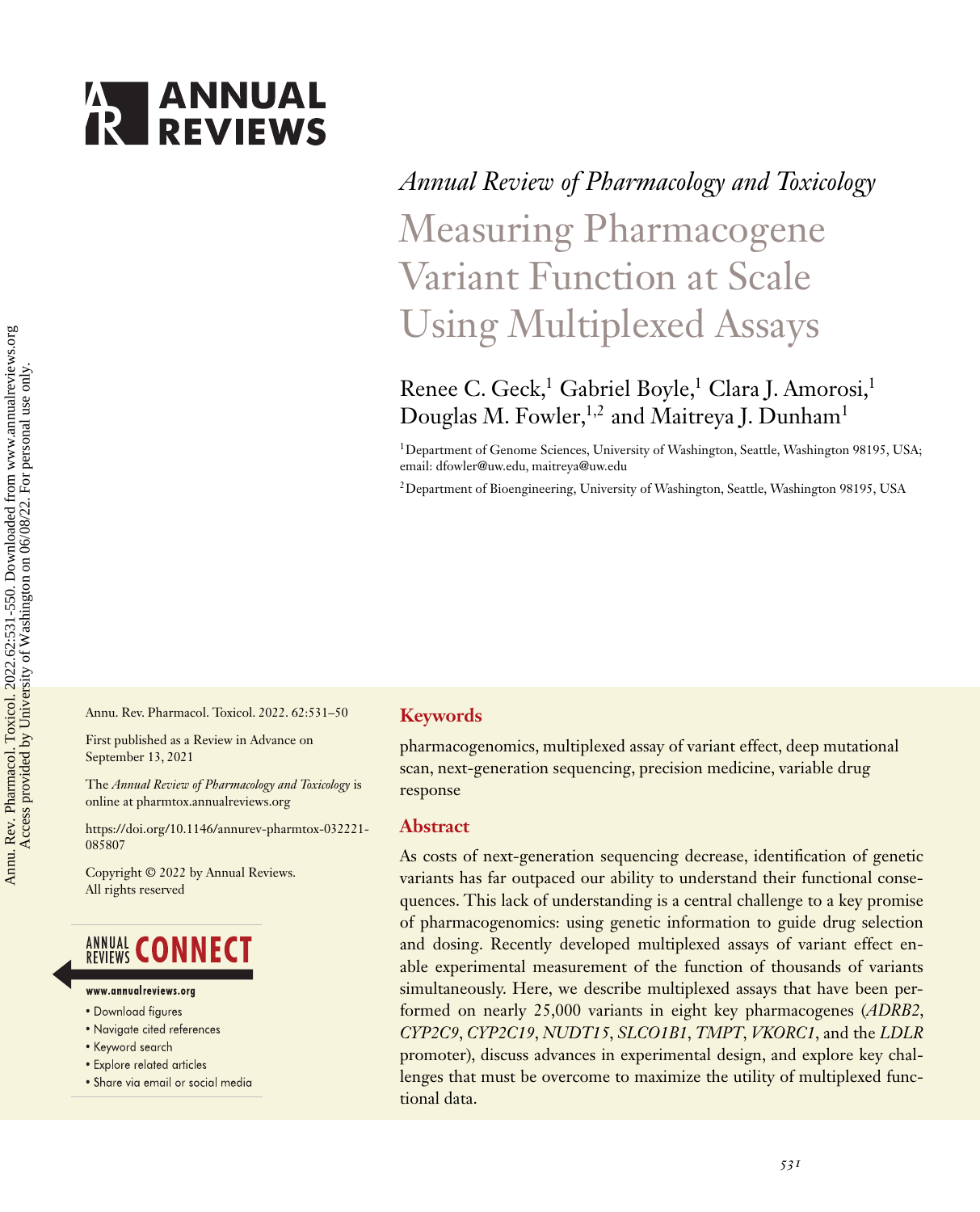# **INTRODUCTION**

# **Pharmacogenomics and Variable Drug Responses**

#### **PGx:**

pharmacogenomics, the study of genetic variation contributing to variable drug response

**VDR:** variable drug response

#### **PharmGKB:**

Pharmacogenomics Knowledgebase, a curated collection of information on clinically actionable gene-drug interactions

**CPIC:** Clinical Pharmacogenetics Implementation Consortium, a group that provides clinical practice guidelines based on gene-drug interactions

Pharmacogenomics (PGx) is the study of genetic variation that contributes to variable drug responses (VDRs) [\(1\)](#page-14-0). Approximately 25–50% of patients experience VDRs that lead to toxicity or change the amount of drug required to reach therapeutic concentrations [\(2–4\)](#page-14-0). VDRs arise from pharmacokinetics of absorption, distribution, metabolism, and excretion (ADME) or pharmacodynamics of drug targets; therefore, PGx focuses on genetic variation in drug-metabolizing enzymes, transporters, targets, and interacting factors [\(4\)](#page-14-0).

Genetic variation accounts for 20–40% of VDRs [\(5, 6\)](#page-14-0), and the prevalence of observed pharmacogene variants predicts that 80% of patients likely have at least one variant that could affect drug response [\(7\)](#page-14-0). Actionable pharmacogenes are ones for which variants can inform dosing or the prescription of an alternate therapy [\(8\)](#page-14-0). Therapeutic index, severity of toxicity, consequences of underprescribing, and availability of alternate therapies are all considered when designating a pharmacogene as actionable [\(9\)](#page-14-0). Therefore, identifying a variant in an actionable pharmacogene that predisposes to a VDR can inform clinical decisions over the course of a patient's life. To facilitate the application of genetic data to clinical action, groups such as the Pharmacogenomics Knowledgebase (PharmGKB) and the Clinical Pharmacogenetics Implementation Consortium (CPIC) provide evidence-based guidelines to interpret variant effects [\(10, 11\)](#page-14-0). CPIC lists 440 gene-drug pairs where variants affect drug responses and has issued guidelines with recommended prescribing actions for 23 pharmacogenes (**<https://cpicpgx.org/guidelines/>**).

Most variants with suggestions for clinical implementation have a minor allele frequency (MAF) over 5% [\(12\)](#page-14-0). However, multiple studies have illuminated the importance of rare (MAF <1%) variants. Studies of pharmacogene variation in data from large-scale sequencing projects predict that each individual harbors 40–120 pharmacogene variants, with 10–40% of this variation due to rare variants [\(6, 13\)](#page-14-0).

Next-generation sequencing (NGS) improves upon platforms that only genotype candidate variants by identifying novel rare variants. Although most individuals profiled by NGS harbor common variants, the information gained from NGS is still beneficial [\(14\)](#page-14-0): In some NGS studies of pharmacogenes, 90% of rare variants were previously unreported [\(4\)](#page-14-0).

With the increased speed and decreased cost of NGS, our ability to sequence genomes has outstripped our ability to interpret the phenotypic consequences of genomic variants [\(2, 12, 15\)](#page-14-0). Variants of unknown function hamper the utility of clinical sequencing efforts because only decisively interpreted variants can be used to guide clinical care [\(15\)](#page-14-0). In order to implement NGS data for clinical prevention of VDRs, experimental methods are necessary to assess variants of unknown function.

# **Challenges with Current Approaches to Variant Functional Analysis**

Many methods can be applied to analyze variant function, each with strengths and weaknesses. Genome-wide association studies and pedigree analysis are gold standards, but the rarity of many pharmacogene variants often precludes their use [\(16\)](#page-14-0). Biochemical assays are used to determine the activity of enzyme variants and drug transporters but are limited in scale [\(12, 15, 17\)](#page-14-0). Functional tests can be performed on variants expressed in laboratory systems and for point-of-care diagnostics when enzymatic activity correlates with likelihood of VDR [\(9\)](#page-14-0). However, these methods have historically been performed reactively, after a variant is identified in an individual, increasing costs and often not providing data rapidly enough to be useful for the original patient [\(8, 9\)](#page-14-0).

Proactive methods to test all possible variants have the potential to lead to immediate implementation upon identification of a variant, decreasing the cost burden on patients and improving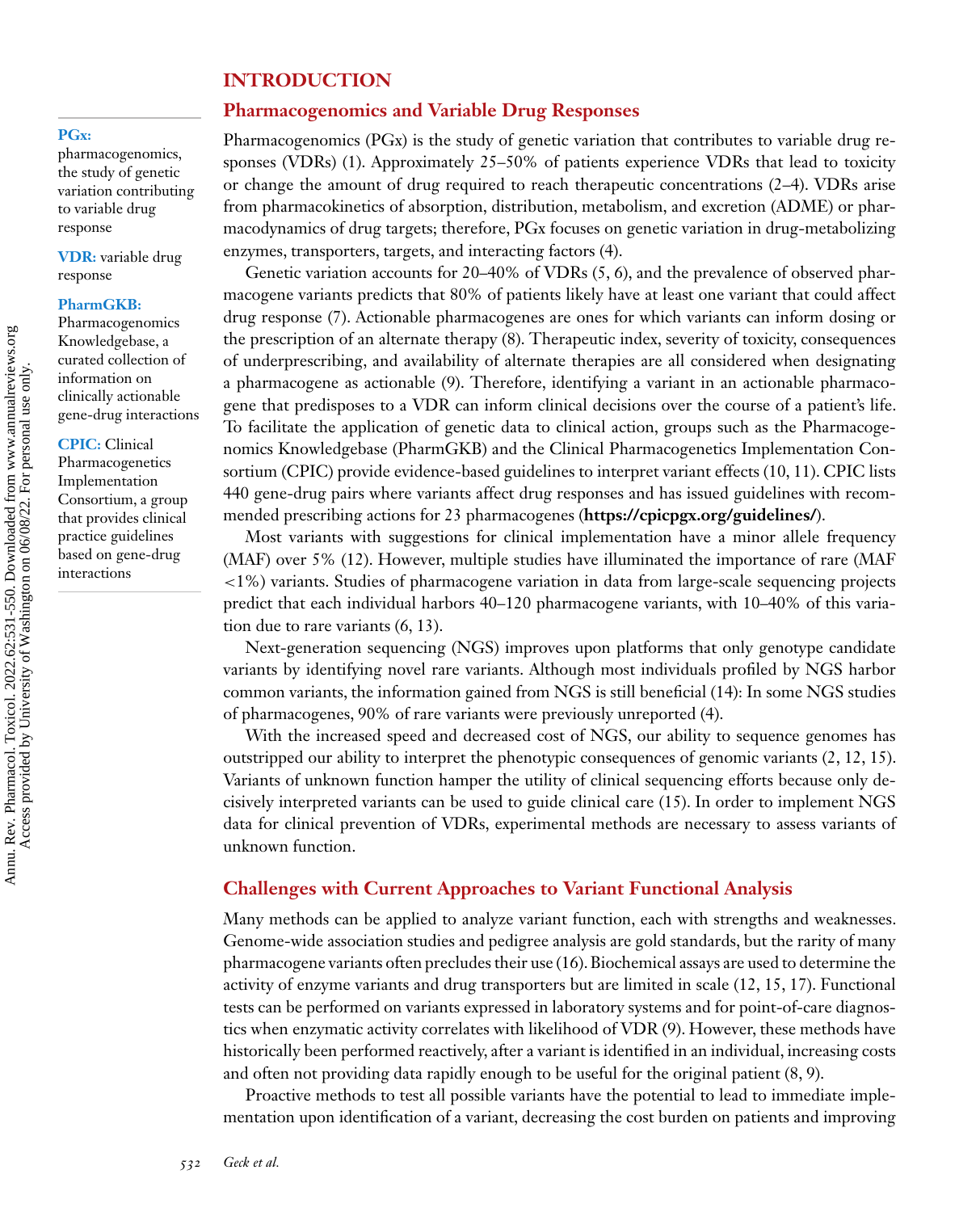outcomes [\(9\)](#page-14-0). Computational tools can proactively predict the effect of sequence variation on function [\(2\)](#page-14-0), but recent studies have highlighted discordance with biochemical and clinical data [\(1, 18\)](#page-14-0). Thus, computational predictions are considered low evidence of pathogenicity in the clinic [\(12, 15\)](#page-14-0). In order to provide more data for clinical application, we need an approach that increases both the scale and accuracy of proactive variant functionalization.

# **MAVEs**

A multiplexed assay of variant effect (MAVE) assesses the function of hundreds to thousands of variants simultaneously by using NGS to track each variant throughout a selection, producing a functional score for every variant [\(19\)](#page-14-0). MAVEs enable proactive measurement of the functional effects of all possible single-nucleotide variants in a target gene, offering a general, scalable way to resolve variants of uncertain significance [\(15\)](#page-14-0).

Most MAVEs involve expressing a library of variants in a cell system so each cell expresses a single variant. The cells are selected based on a phenotype conferred by the expressed gene, and sequencing is used to determine the frequency of each variant in the selected populations [\(17\)](#page-14-0). Strategies for library creation, sequencing, and data analysis have recently been reviewed elsewhere [\(15, 20, 21\)](#page-14-0), so we focus here on the selection methods most relevant to pharmacogenes. MAVEs have been completed on eight pharmacogenes: *ADRB2*, *CYP2C9*, *CYP2C19*, *NUDT15*, *LDLR*, *SLCO1B1*,*TPMT*, and *VKORC1*. Most of these MAVEs are deep mutational scans, which measure the effect of amino acid substitutions on protein function [\(22\)](#page-15-0). These pharmacogene MAVEs used five different selections: selection for steady-state protein abundance in cells; indirect selection for activity using growth, fluorescent reporters, or RNA sequencing (RNA-seq); and direct selection for enzyme activity using covalent substrates (**[Figure 1](#page-3-0)**).

MAVEs for protein abundance are broadly applicable since they assess the ability of variants to fold and avoid degradation inside cells. To assess protein abundance, variant abundance by massively parallel sequencing (VAMP-seq) measures target protein variants expressed in cells as fusions to green fluorescent protein (**[Figure 1](#page-3-0)***a*). Cells with high fluorescence express highabundance variants that avoid degradation, whereas cells with low fluorescence express lowabundance variants. Cells are sorted into bins according to their fluorescence, and each bin is deeply sequenced to reveal the frequency of every variant at each level of fluorescence [\(23\)](#page-15-0). Each variant's distribution across the bins is converted into an abundance score. VAMP-seq is particularly useful for pharmacogenes, since many deficiencies have been attributed to decreased abundance [\(18\)](#page-14-0).

Selections for enzyme activity must be adapted to each pharmacogene because each selection relies on the specific biochemistry of each enzyme. One way to indirectly measure enzyme activity is cell growth or survival (**[Figure 1](#page-3-0)***b*). Here, cells harbor a metabolic reporter for the target enzyme's activity or have a deletion of the genomic copies of the target enzyme. The variantexpressing cells are grown in conditions that select against loss-of-function variants, and cells are sequenced throughout growth to measure variant frequencies [\(16,](#page-14-0) [22\)](#page-15-0). Since the target enzyme's activity is required for growth under selection, wild-type (WT)-like variants have higher frequency in the final population, and loss-of-function variants have lower frequency. Many growth-based MAVEs are conducted in the yeast *Saccharomyces cerevisiae*, where 2,696 human genes can functionally complement the yeast ortholog [\(15,](#page-14-0) [24\)](#page-15-0). Functional complementation assays in yeast have already been developed for 179 human disease-associated genes [\(25\)](#page-15-0). Beyond yeast, an explosion in gene essentiality screening data has identified approximately 2,000 genes important for growth in numerous human cell lines [\(26, 27\)](#page-15-0), highlighting candidates for growth-based MAVEs in human cells [\(28\)](#page-15-0).

**MAVE:** multiplexed assay of variant effect, a functional genomics method that uses next-generation sequencing to track variants after selection for altered function

**VAMP-seq:** variant abundance by massively parallel sequencing, a MAVE with selection based on the abundance of a tagged protein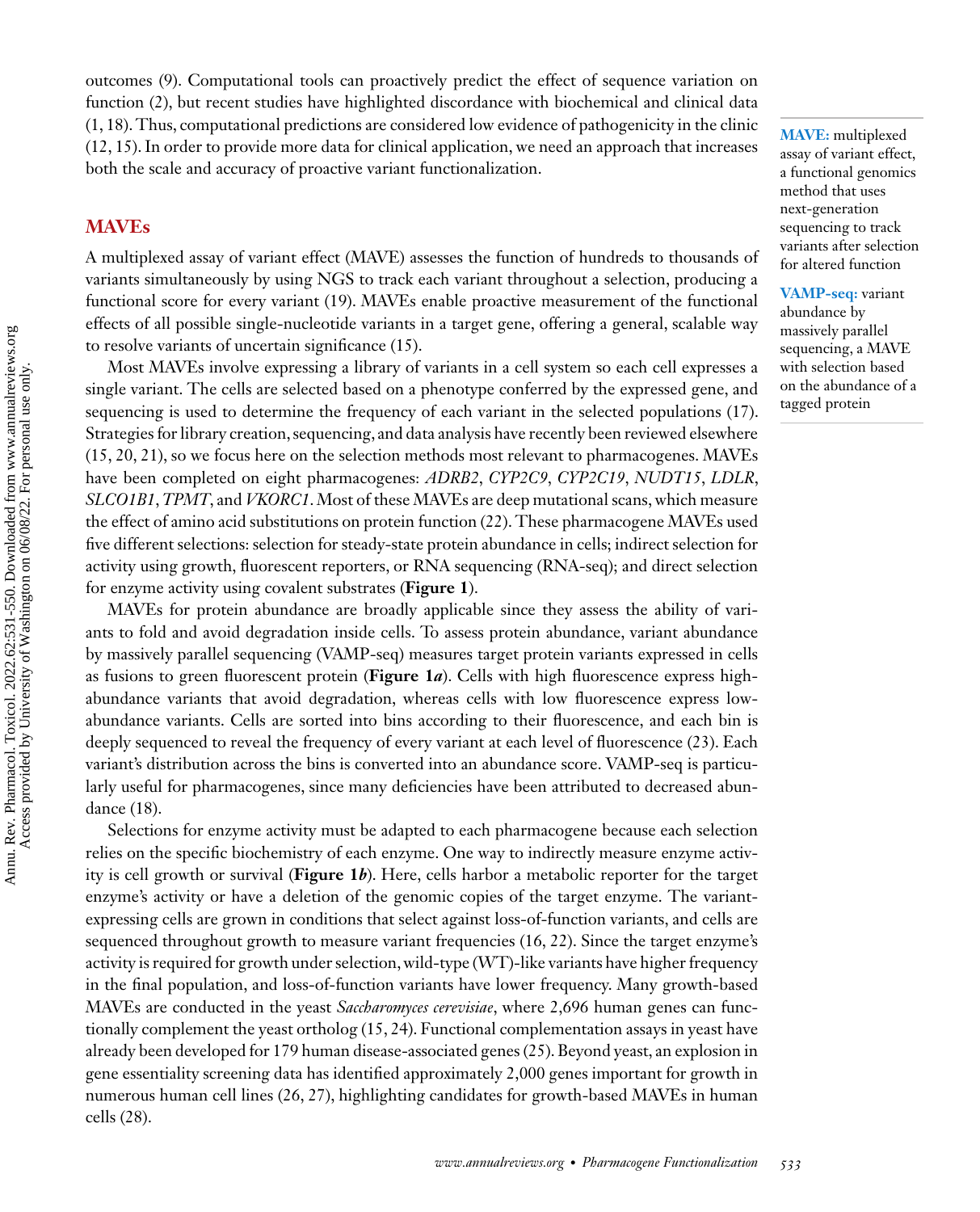<span id="page-3-0"></span>

```
Annu. Rev. Pharmacol. Toxicol. 2022.62:531-550. Downloaded from www.annualreviews.org<br>Access provided by University of Washington on 06/08/22. For personal use only.
            Annu. Rev. Pharmacol. Toxicol. 2022.62:531-550. Downloaded from www.annualreviews.org
                                                                                        Access provided by University of Washington on 06/08/22. For personal use only.
```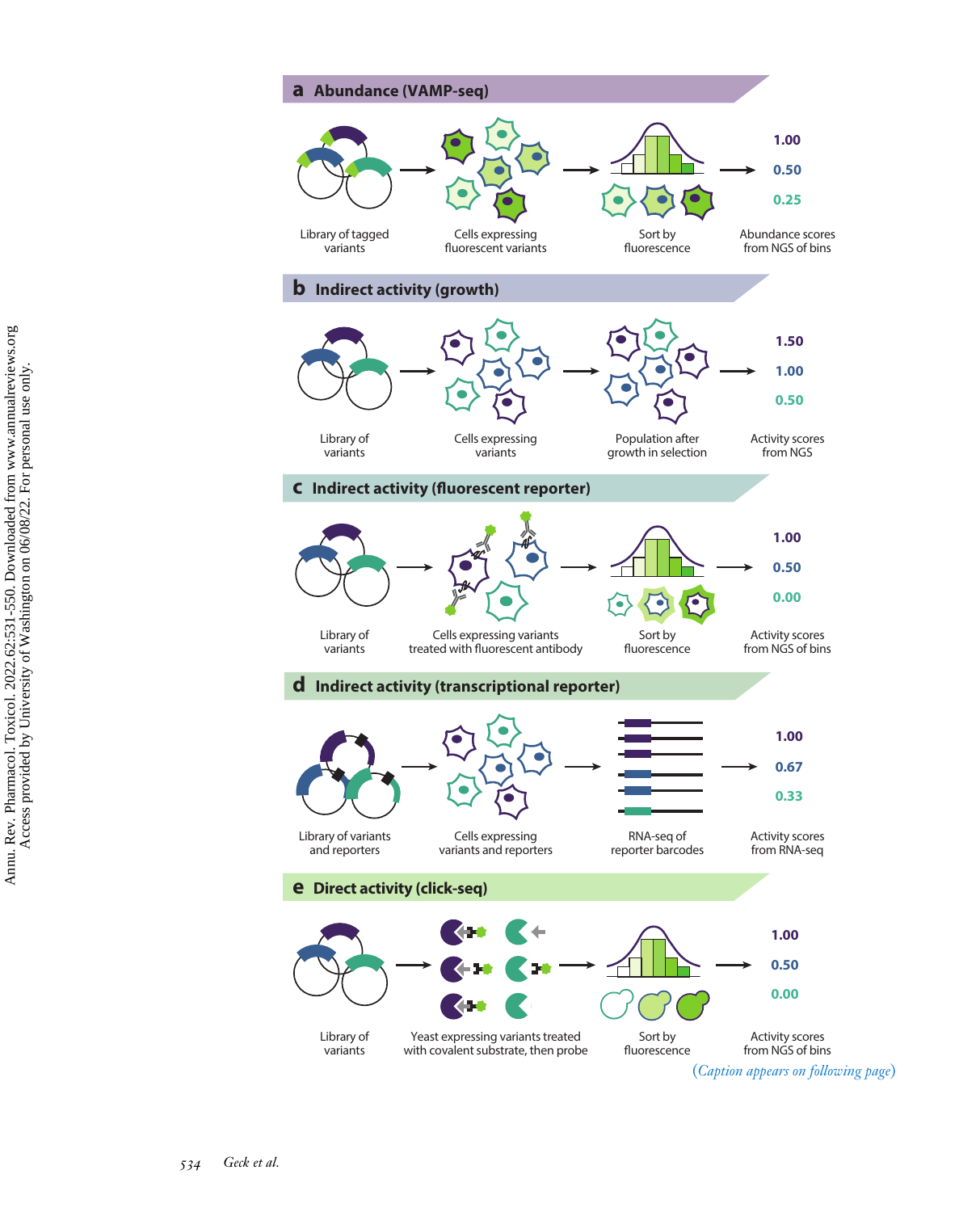#### **Figure 1** (*Figure appears on preceding page*)

Basic schematics of MAVEs. (*a*) To determine variant abundance, cells expressing a library of fluorescently tagged variants are sorted by fluorescence, and the resultant bins are sequenced. (*b*) To indirectly determine variant activity, cells expressing a library of variants are grown in conditions that select against loss-offunction variants. A decrease in frequency in the final sequencing data signifies decreased activity. (*c*) Variant activity can also be indirectly measured by treating cells expressing a library of variants with fluorescent antibody against a cell surface protein reporter of enzyme activity. Cells are sorted by fluorescence, and the resultant bins are sequenced. (*d*) Transcriptional reporters can be used to indirectly measure activity. Variants in a protein with a transcriptional effector are introduced into cells with unique barcodes under an effectormediated binding site. For MAVES on promoters, the barcodes are placed directly under the control of promoter variants. RNA-seq to detect barcodes is used to group variants by transcriptional activity. (*e*) To directly measure variant activity, yeast cells expressing a library of variants are treated with a covalent substrate, excess is washed away, and substrate bound to active enzyme is then attached to a fluorophore using click chemistry. Cells are sorted by fluorescence, and the resultant bins are sequenced. Panel *e* adapted from Reference 31. Abbreviations: MAVE, multiplexed assay of variant effect; NGS, next-generation sequencing; RNA-seq, RNA sequencing; VAMP-seq, variant abundance by massively parallel sequencing.

Other indirect selection methods for enzyme activity involve additional types of reporters. For fluorescent reporters, cells are engineered to express a cell-surface marker that is driven by the enzyme activity of the target gene, which is then detected using a fluorescent antibody against the marker [\(15,](#page-14-0) [29\)](#page-15-0) (**[Figure 1](#page-3-0)***c*). Cells expressing the library of variants are sorted according to fluorescence levels and sequenced to score every variant's ability to drive the reporter. RNA-seq can also be a reporter for enzyme activity when the downstream output of a pathway is transcriptional activation. RNA barcodes are placed into transcribed regions regulated by binding motifs for the relevant transcription factor and integrated into cells with the library of variants [\(16\)](#page-14-0) (**[Figure 1](#page-3-0)***d*). The RNA barcodes are sequenced to determine transcriptional activity associated with each variant. A similar design can be used to assess promoter or enhancer activity [\(30\)](#page-15-0).

Finally, target enzyme activity can be directly selected using a covalent substrate (**[Figure 1](#page-3-0)***e*). Cells expressing a library of the target enzyme are treated with a substrate that reacts covalently with the enzyme. Unreacted substrate is washed away and click chemistry is used to attach a fluorophore to enzyme-bound substrate, hence this method is called click-seq [\(31\)](#page-15-0). Cells are sorted according to their fluorescence and sequenced to score every variant's ability to react with the covalent substrate.

Every MAVE produces a set of scores related to variant function. These functional scores quantify how each variant performs in the assay, typically relative to the WT protein. Functional scores can be used to classify the molecular effect of variants (e.g., loss of function or WT-like). They can also be compared to variants with known clinical effects to translate loss of molecular function into impact on a clinical phenotype [\(23, 28\)](#page-15-0). How functional scores translate into clinical phenotypes is different for each MAVE and affected by a variety of factors ranging from data quality to how well the functional assay correlates with the clinical phenotype. Thus, including as many known pathogenic and benign variants as possible in each library is important [\(32\)](#page-15-0).

# **MAVEs ON PHARMACOGENES**

Recently, multiplexed functional data have emerged for a variety of genes, including a handful of pharmacogenes. As of March 2021,MAVEs have been performed on the coding sequences of pharmacogenes *ADRB2*, *CYP2C9*, *CYP2C19*, *NUDT15*, *SLCO1B1*, *TPMT*, *VKORC1*, and the *LDLR* promoter (**[Table 1](#page-5-0)**). For each of these genes, we review the rationale for applying MAVEs, how MAVEs were used, and what was learned. MAVEs are also in progress on the coding sequences of *CYP2D6*, *G6PD*, *HMGCR*, *LDLR*, and *MTHFR* according to MaveRegistry.

**click-seq:** a MAVE with selection based on enzyme activity using a covalent substrate and click chemistry

**MaveRegistry:** a catalog of published and ongoing MAVEs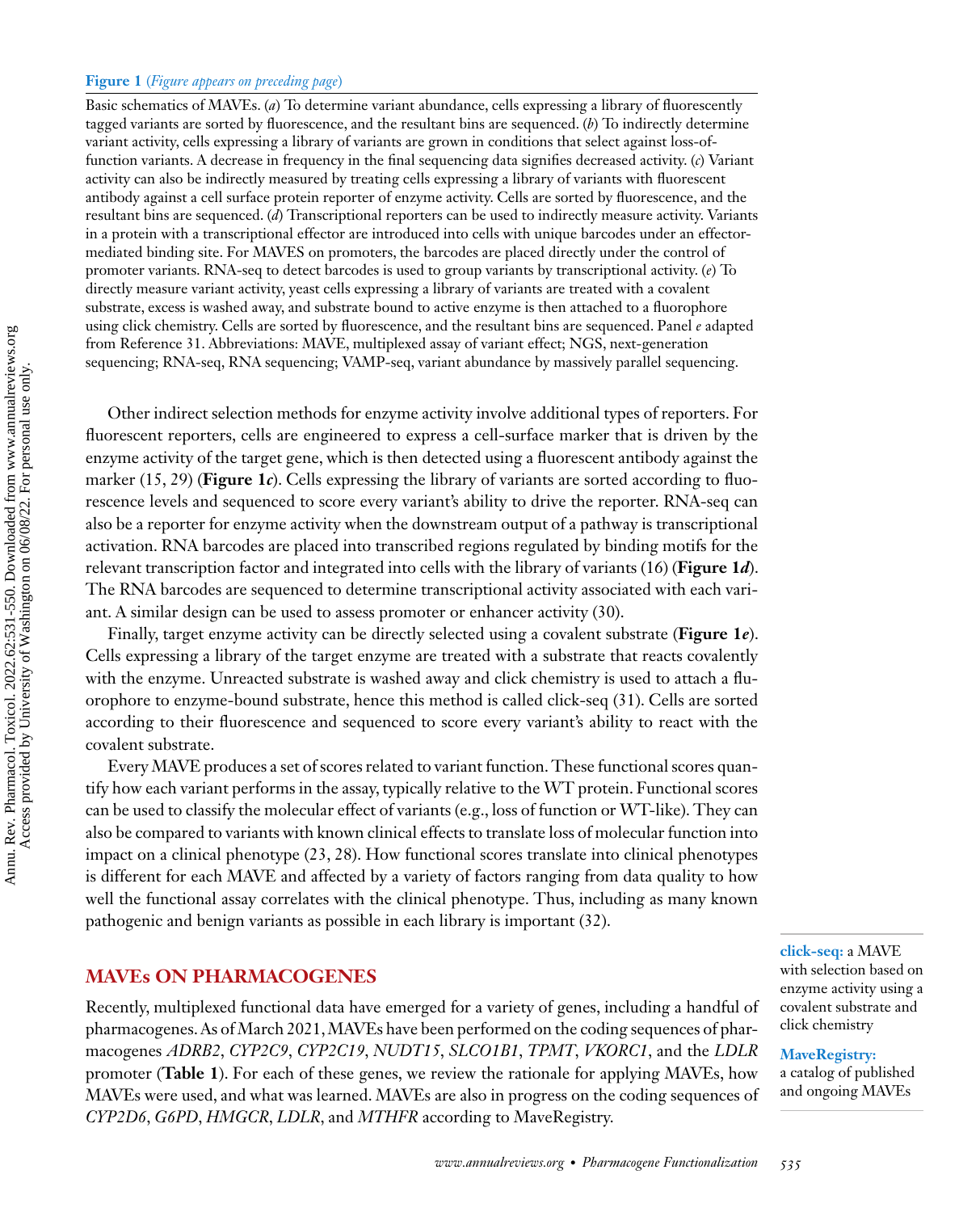| Gene              | <b>MAVE</b>         | Number of variants<br>$%$ of possible) <sup>a</sup> | <b>Decreased function</b><br>$({\%})^{\rm b}$ | Reference(s) |
|-------------------|---------------------|-----------------------------------------------------|-----------------------------------------------|--------------|
| ADRB <sub>2</sub> | Activity (reporter) | 7,800 (99.6%)                                       | ND                                            | 90           |
| CYP2C9            | Abundance           | 109(1.17%)                                          | 17.4                                          | 18           |
|                   | Abundance           | 6,370(68.4%)                                        | 36.8                                          | 31           |
|                   | Activity (direct)   | $6,142(66.0\%)$                                     | 64.9                                          |              |
| CYP2C19           | Abundance           | $121(1.30\%)$                                       | 29.8                                          | 18           |
| LDLR promoter     | Activity (reporter) | 945 (99.1%)                                         | 23.8                                          | 30           |
| NUDT15            | Abundance           | 2,923 (94.1%)                                       | 30.0                                          | 48,52        |
|                   | Activity (survival) | 2,935 (94.2%)                                       | 24.0                                          |              |
| SLCO1B1           | Abundance           | 137 (1.04%)                                         | 13.1                                          | 99           |
| <b>TPMT</b>       | Abundance           | 3,689 (79.2%)                                       | 21.1                                          | 23           |
| <b>VKORC1</b>     | Abundance           | 2,695 (87.0%)                                       | 25.0                                          | 29           |
|                   | Activity (reporter) | 697 (22.5%)                                         |                                               |              |

#### <span id="page-5-0"></span>**Table 1 MAVEs on pharmacogenes**

<sup>a</sup>Numbers refer to single missense amino acid variants only, except for *LDLR* promoter, for which they refer to single missense base substitutions. bWhat constitutes decreased function for each MAVE is defined in the referenced study.

Abbreviations: MAVE, multiplexed assay of variant effect; ND, not determined.

# *TPMT*

The thiopurine drugs thioguanine, 6-mercaptopurine (6-MP), and the 6-MP prodrug azathioprine are used to treat leukemia and autoimmune diseases by inhibiting de novo purine synthesis and damaging DNA and RNA [\(33\)](#page-15-0). Thiopurine drugs are administered as inactive precursors that are metabolized into thioguanine nucleotides. If thioguanine nucleotides are not inactivated by thiopurine methyltransferase (TPMT), they can accumulate to toxic levels that cause hepatotoxicity and severe myelosuppression [\(34, 35\)](#page-15-0). Genetic variation in *TPMT* is primarily responsible for thiopurine intolerance in patients of European and African ancestry, while variation in nudix hydrolase 15 (*NUDT15*) explains most of the VDRs to thiopurines in people of Asian and Hispanic backgrounds [\(36\)](#page-15-0).

*TPMT* is highly polymorphic with more than 40 reported variants [\(37–39\)](#page-15-0). Up to 14% of the general population possess a *TPMT* variant that reduces thioguanine nucleotide metabolism and may thus experience VDRs to thiopurines [\(40\)](#page-15-0). CPIC provides guidelines for decreasing thiopurine doses based on *TPMT* variant function, which they have assigned for 12 variants [\(36\)](#page-15-0).

Previous studies identified three TPMT variants that comprise 95% of decreased-function *TPMT* alleles in individuals with European or African ancestry and showed that they decrease TPMT abundance [\(41–43\)](#page-15-0). Therefore, Matreyek et al. [\(23\)](#page-15-0) used VAMP-seq (**[Figure 1](#page-3-0)***a*) to measure protein abundance of TPMT variants in HEK293T cells. They measured abundance scores for 3,689 (79.2%) of the possible TPMT missense variants. VAMP-seq-derived TPMT variant abundance scores correlated well with individually measured variant abundance  $(n = 19,$  Pearson's  $r = 0.75$ ), and previously characterized variants had reduced abundance consistent with previous studies [\(42](#page-15-0)[–44\)](#page-16-0).

Ninety-six of 118 rare TPMT variants of unknown function recently identified by large-scale population sequencing [\(45\)](#page-16-0) and by sequencing individuals with thiopurine intolerance [\(46\)](#page-16-0) were scored. Fourteen (14.6%) had low abundance and 17 (17.7%) possibly low abundance, indicating that individuals with these variants may have increased risk for thiopurine toxicity. Overall, 777 (21.1%) of tested missense variants were classified as low abundance, most of which had not been previously implicated in thiopurine intolerance.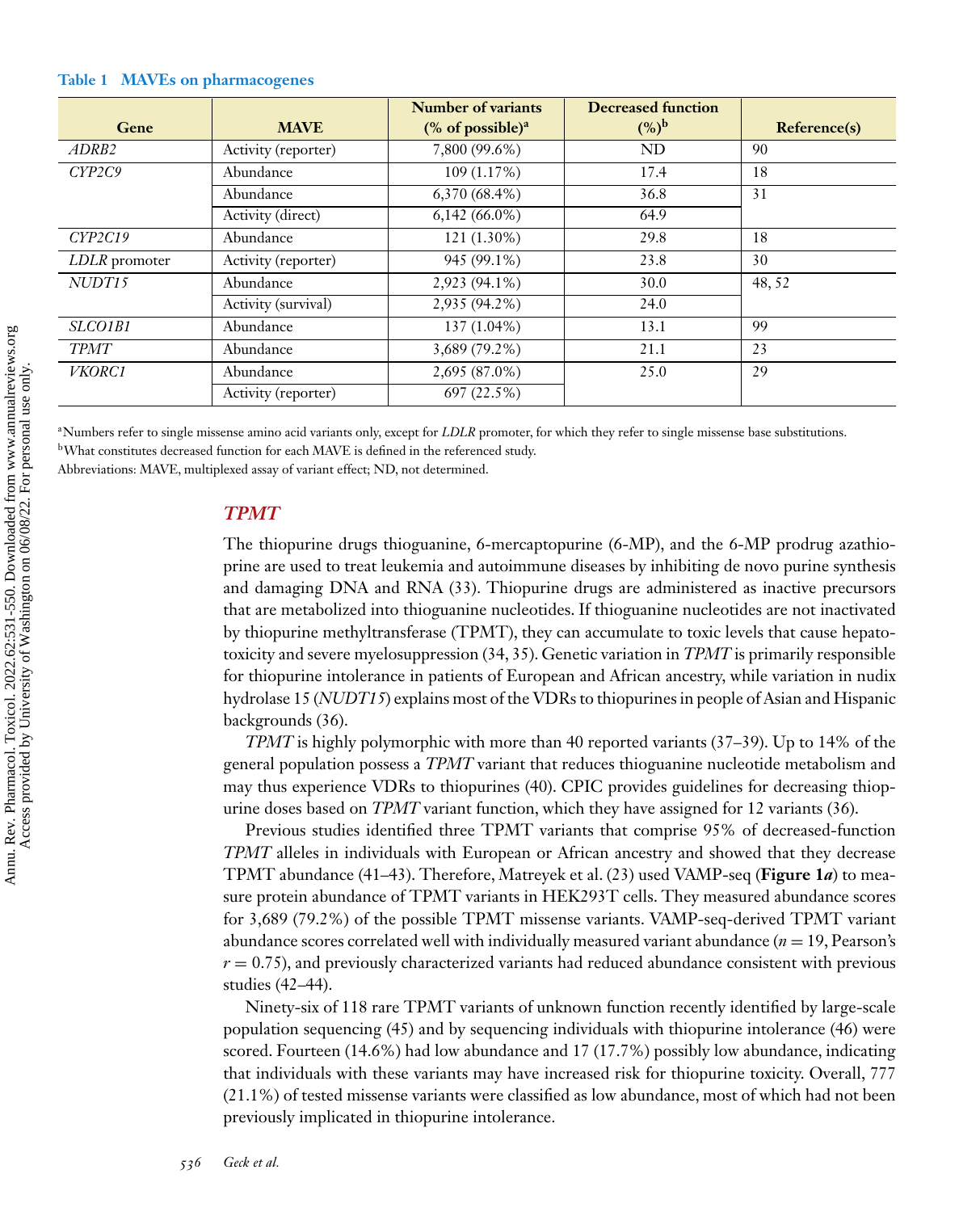# *NUDT15*

Variation in *NUDT15* also contributes to thiopurine VDRs. NUDT15 dephosphorylates thioguanosine triphosphate to the less toxic thioguanosine monophosphate; thus, loss of NUDT15 function elevates DNA-incorporated thioguanine (DNA-TG) and cytotoxic effects in response to thiopurines [\(36\)](#page-15-0).

Currently, CPIC suggests decreasing thiopurine dose or using alternate drugs for seven common *NUDT15* variants [\(36\)](#page-15-0). However, the functional effects of other *NUDT15* variants, including six recently discovered variants and 77 missense variants reported on the Genome Aggregation Database (gnomAD) [\(47\)](#page-16-0), remained unknown [\(48, 49\)](#page-16-0). Thus, Suiter et al. [\(48\)](#page-16-0) conducted two complementary MAVEs on *NUDT15*, measuring abundance and thiopurine toxicity for 3,077 (98.7%) of the possible *NUDT15* missense variants expressed in HEK293T cells.

They first assayed abundance by VAMP-seq since NUDT15 variants with known clinical ef-fects have reduced stability [\(50\)](#page-16-0). Thermal stability assays correlated with fluorescence ( $n = 14$ , Spearman's  $\rho = 0.98$ ), validating the assay. In total, 735 variants had lower abundance than the R139C variant, which is associated with decreased thiopurine tolerance [\(51\)](#page-16-0), and were thus considered likely to also increase risk of thiopurine intolerance.

To directly assay thiopurine cytotoxicity, they treated cells expressing *NUDT15* variants with thioguanine for six days. Cells harboring loss-of-function *NUDT15* variants were unable to detoxify the thioguanine nucleotides and, consequently, grew more slowly (**[Figure 1](#page-3-0)***c*). They validated the assay by measuring toxic DNA-TG accumulation, observing a negative correlation between activity and DNA-TG ( $n = 9$ , Spearman's  $\rho = -0.72$ ). Combining multiple functional scores to make a conclusion about overall variant function remains a challenge. In this case, Suiter et al. [\(48\)](#page-16-0) designated the lower of the abundance and thiopurine toxicity scores for each variant as its activity score and determined that 1,152 (40.5%) of tested variants were potentially damaging. Cagiada et al. [\(52\)](#page-16-0) further analyzed the data and determined that 410 (14%) of the variants they analyzed lost both activity and abundance, 270 (10%) only activity, and 439 (16%) were low abundance but retained near-WT activity. In general, variants affecting fully buried residues led to low abundance (29/35), while low-activity variants were in residues that coordinate substrate and cofactor binding clustered around the active site [\(48, 52\)](#page-16-0).

To assess the clinical utility of their functional data, Suiter et al. [\(48\)](#page-16-0) used their activity scores to predict thiopurine toxicity in 2,398 patients. Ten patients had *NUDT15* missense variants; five experienced thiopurine toxicity and five did not. Activity scores predicted these responses with 100% sensitivity and specificity, while either abundance or thiopurine sensitivity scores alone lacked sensitivity, emphasizing the strength of combining scores from multiple assays that test different aspects of variant function. Suiter et al. also identified 108 unique *NUDT15* missense variants in 8,871 individuals (6.3%) in gnomAD. Surprisingly, 8,323 (93.8%) of these individuals had variants with likely damaging activity scores.

Future studies of *NUDT15* are still necessary to address potential substrate specificity and interactions with *TPMT* variants. Dosing strategies for individuals who harbor missense variants in both genes [\(36\)](#page-15-0) would be better informed by MAVEs of *NUDT15* in the context of common *TPMT* variants, and the converse. By addressing the combined effects of genes that contribute to thiopurine toxicity, guidelines for administration of these important drugs could be further improved.

#### *VKORC1*

Vitamin K oxidoreductase (VKOR) is a transmembrane protein, encoded by the *VKORC1* gene, that drives the vitamin K cycle and is necessary to carboxylate vitamin K–dependent clotting

**gnomAD:** Genome Aggregation Database, a curated collection of exome and genome sequences compiled from disease-specific and population genetic studies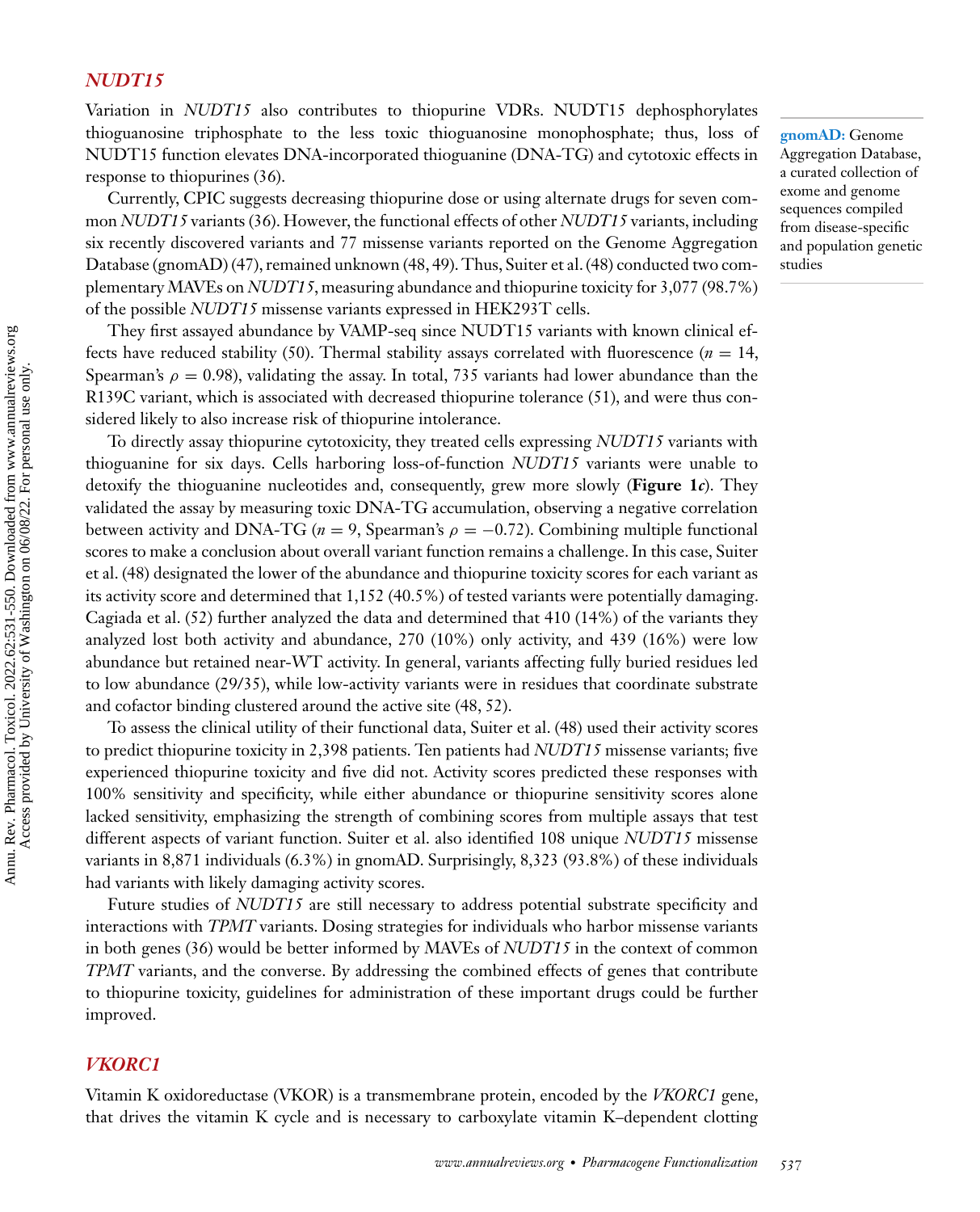factors [\(53, 54\)](#page-16-0). Variants with reduced abundance can cause vitamin K–dependent blood clotting deficiency 2 [\(53\)](#page-16-0). VKOR is the target of the anticoagulant drug warfarin, which is prescribed to over 15 million people annually [\(55\)](#page-16-0) who must be monitored to avoid hemorrhage or blood clots. *VKORC1* polymorphisms contribute 25% of the variation in warfarin dose [\(56\)](#page-16-0), and another 15–20% is contributed by variants in CYP2C9, which metabolizes warfarin [\(57\)](#page-16-0). Improper warfarin dosing is associated with substantial risk of hemorrhage [\(58–60\)](#page-16-0), so understanding factors that contribute to warfarin VDRs is critical.

In 2007, the US Food and Drug Administration (FDA) updated the label of warfarin to include information about pharmacogenetic testing for *CYP2C9* and *VKORC1* [\(61\)](#page-16-0), and cell-based assays were used to study the impact of a promoter variant on VKOR activity and abundance [\(53, 62–](#page-16-0) [65\)](#page-16-0). However, the only variant included in CPIC guidelines is the promoter variant [\(66\)](#page-16-0), and only two variants were determined to be pathogenic by ClinVar [\(67\)](#page-16-0), whereas 224 additional coding missense variants have been identified in gnomAD*.*

Thus, Chiasson et al. [\(29\)](#page-15-0) executed MAVEs assessing VKOR abundance and activity. They measured the abundance of 2,695 (87.0%) missense variants via VAMP-seq (**[Figure 1](#page-3-0)***a*). MAVE design was validated by testing individual fluorescence, which correlated well with abundance scores ( $n = 10$ , Pearson's  $r = 0.96$ ); western blots also showed high concordance with abundance scores. The activity of 697 (22.5%) variants was measured using an adapted cell-based assay in which fluorescent antibodies signal successful carboxylation of a blood clotting cofactor secreted and retained on the cell surface [\(68\)](#page-17-0) (**[Figure 1](#page-3-0)***c*).

Based on the patterns of low variant abundance scores, Chiasson et al. [\(29\)](#page-15-0) confirmed studies showing that VKOR has four transmembrane domains [\(63,](#page-16-0) [69\)](#page-17-0), not three as others proposed [\(70,](#page-17-0) [71\)](#page-17-0). Positions necessary for VKOR activity were identified by investigating variants with high abundance and low activity scores. Eleven functionally constrained positions defined part of the VKOR active site, six of which were previously identified in vitamin K docking simulations [\(62\)](#page-16-0). Two conserved cysteines important for warfarin binding were also identified [\(63\)](#page-16-0).

Chiasson et al. [\(29\)](#page-15-0) curated a list of 215 variants previously reported to affect warfarin response and classified 193 according to their abundance. Of these, 129 (60%) had WT-like or possibly WT-like abundance, 30 (14.0%) were low abundance, and 12 (5.6%) were high abundance. Additionally, one variant had low activity and high abundance, indicating that loss of its activity is not a result of reduced abundance. Overall, they identified 54 previously uncharacterized clinical variants that may contribute to warfarin VDRs.

Seven warfarin resistance variants have been previously identified [\(53, 66,](#page-16-0) [72, 73\)](#page-17-0) and were investigated to determine their effects on VKOR abundance and activity. Known resistance variants spanned a range of abundances, and all five of the resistance variants scored for activity were WT-like, indicating they may confer resistance by blocking warfarin binding.

Given that *VKORC1* promoter variation can alter warfarin sensitivity, future MAVEs focused on *VKORC1* expression are also warranted [\(74\)](#page-17-0). Full understanding of the clinical implications of missense variations in *VKORC1* remains an important goal for treating blood clotting disorders.

#### *CYP2C9*

*CYP2C9* encodes a cytochrome P450 enzyme that oxidizes endogenous and xenobiotic compounds, metabolizing approximately 15% of small-molecule drugs [\(75\)](#page-17-0). CPIC lists 11 level A priority *CYP2C9* gene-drug pairs [\(66,](#page-16-0) [76, 77\)](#page-17-0), including the anticoagulant warfarin, the anticonvulsant phenytoin, and several nonsteroidal anti-inflammatory drugs.

*CYP2C9* variants account for 15–20% of the variation in warfarin dose [\(57\)](#page-16-0), often leading to warfarin sensitivity: Patients with the loss-of-activity *CYP2C9*∗*2* or <sup>∗</sup>*3* variants require lower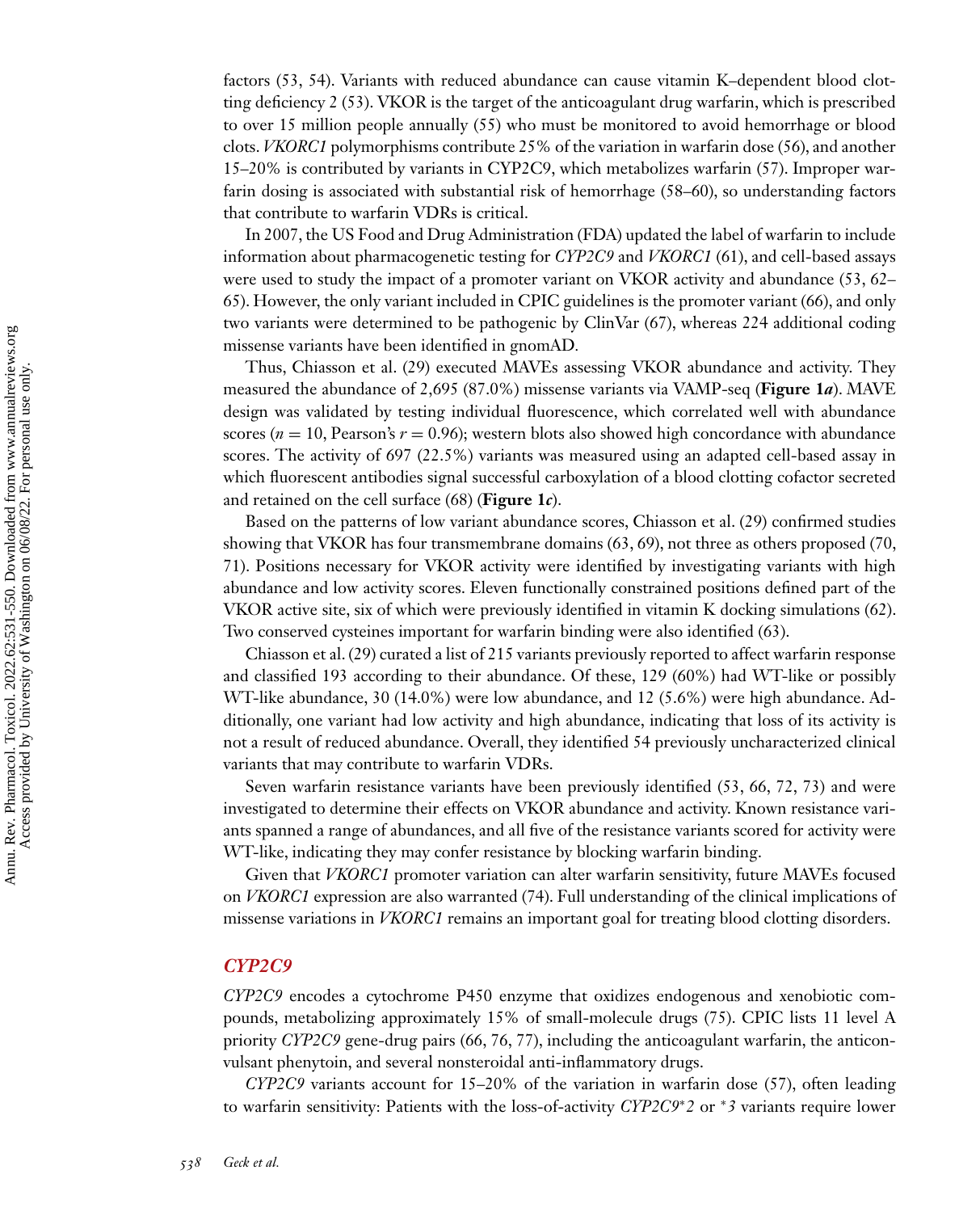warfarin maintenance doses and are at higher risk of a serious or life-threatening bleeding event [\(78\)](#page-17-0). Genotype-guided warfarin dosing can be effective in reducing VDRs in specific situations [\(79\)](#page-17-0) but relies on *CYP2C9* and *VKORC1* variants of known function.

#### **PharmVar:**

Pharmacogene Variation, a consortium that catalogs nomenclature and allelic variation in pharmacogenes

Two groups have conducted MAVEs on CYP2C9 at different scales and measuring different aspects of CYP2C9 function. Zhang et al. [\(18\)](#page-14-0) constructed a variant library of 109 existing human CYP2C9 missense variants and measured the abundance of these variants using VAMP-seq [\(23\)](#page-15-0) (**[Figure 1](#page-3-0)***a*). They found that 19 (17.4%) variants had less than approximately 25% of WT protein abundance, indicating that these variants could lead to VDRs and should be of clinical interest. Fifteen (78.9%) of these variants had not been previously reported by the Pharmacogene Variation (PharmVar) Consortium.

Amorosi et al. [\(31\)](#page-15-0) performed two MAVEs on over 8,000 total CYP2C9 variants, measuring both enzyme activity and abundance. One library was codon optimized for human expression to measure abundance and contained 6,370 (68.4%) of the possible missense variants, and one was codon optimized for yeast expression to measure enzyme activity and contained 6,142 (66.0%) variants. CYP2C9 variant abundance was measured using VAMP-seq [\(23\)](#page-15-0) (**[Figure 1](#page-3-0)***a*) and validated by individual fluorescence measurements, which correlated with abundance scores  $(n =$ 12, Pearson's *r* = 0.94). Variant enzyme activity was measured using click-seq with a CYP2C9 specific activity-based probe (an analog of tienilic acid, a covalent inhibitor of CYP2C9) coupled to activity-based protein profiling (**[Figure 1](#page-3-0)***e*). The activity scores correlated highly with individual labeling ( $n = 14$ , Pearson's  $r = 0.99$ ) and with gold-standard liquid chromatography–mass spectrometry measurement of warfarin turnover ( $n = 14$ , Pearson's  $r = 0.87$ ).

Of these CYP2C9 variants, 2,347 (36.8%) had decreased abundance, and their abundance scores correlated well with abundance reported by Zhang et al. (Pearson's *r* = 0.74). Furthermore, 3,987 (64.9%) CYP2C9 variants showed decreased activity, and protein abundance was responsible for half of the variation in CYP2C9 function. Thus, as for *NUDT15* and *VKORC1*, measuring multiple protein functions can reveal a more comprehensive set of loss-of-function variants and yield insight into the mechanisms by which variants alter function. By comparing variant activity and abundance, Amorosi et al. [\(31\)](#page-15-0) confirmed that the structural core of CYP2C9 was key for protein stability and thus activity, although mutations to many positions involved in heme coordination and binding had little effect on abundance yet ablated activity. Positions within the CYP2C9 active site also generally tolerated mutations.

To assess the clinical utility of the multiplexed functional data, Amorosi et al. [\(31\)](#page-15-0) compared the activity and abundance scores to CPIC functional classes for 32 variants with clinical recommendations and found them largely concordant. They also calculated activity scores for 340 missense variants curated from gnomAD, 319 of which lacked functional annotations on CPIC. Additionally, 199 (58.5%) variants exhibited a significant loss of activity, emphasizing the potential clinical impact of these scores to identify individuals with a high likelihood of VDRs.

In the future, other substrates of CYP2C9 should be tested when measuring activity to determine the extent of substrate-dependent variant effects, which have been previously reported [\(80\)](#page-17-0). Performing a MAVE of CYP2C9 with a warfarin-derived substrate would be ideal, but this substrate was not amenable to click-seq (A.E. Rettie, personal communication). Alternate approaches like droplet-based microfluidics technologies coupled with fluorogenic substrates are also promising [\(81\)](#page-17-0), but these approaches are not without their own technical challenges [\(82\)](#page-17-0).

# *CYP2C19*

*CYP2C19* encodes a cytochrome P450 enzyme that metabolizes many important drugs, including antidepressants, proton pump inhibitors, and the antiplatelet prodrug clopidogrel [\(83\)](#page-17-0). CPIC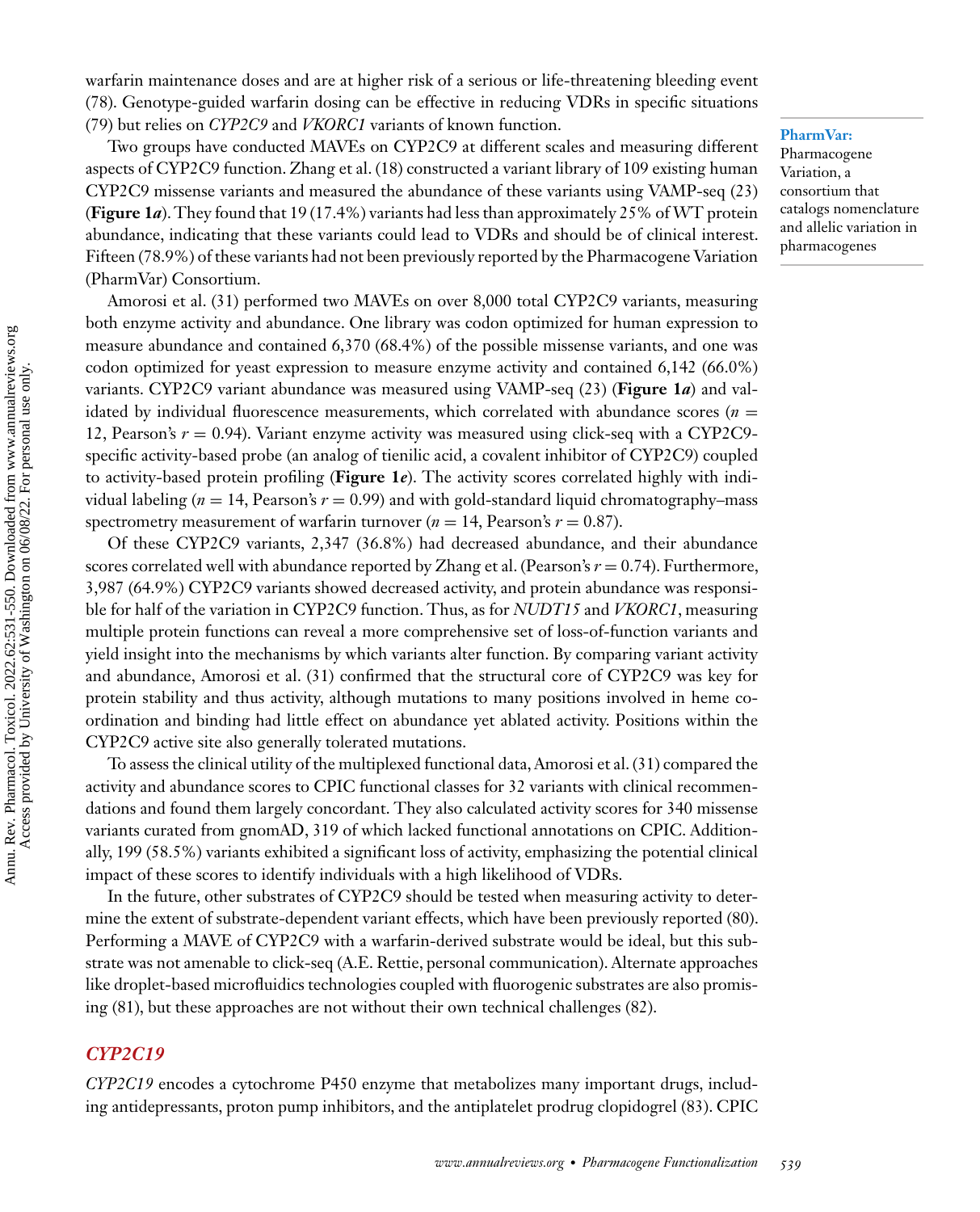lists eight drugs with level A priority in a gene-drug pair with *CYP2C19.* As with other cytochrome P450 enzymes, variation in *CYP2C19* can lead to interindividual variation in response to CYP2C19-metabolized drugs.

Clopidogrel is metabolized into an active form primarily by CYP2C19, with several cytochrome P450 enzymes playing lesser roles. Individuals with loss-of-function *CYP2C19* variants have decreased platelet responsiveness to clopidogrel and are at increased risk for serious adverse cardiovascular events [\(84\)](#page-17-0). Additionally, the common gain-of-function *CYP2C19*∗*17* promoter variant results in increased activity, and individuals homozygous for this variant have an ultrarapid metabolizer phenotype and an increased risk of bleeding complications when taking clopidogrel [\(85, 86\)](#page-17-0).

So far, a small MAVE has been performed on CYP2C19. Zhang et al. [\(18\)](#page-14-0) constructed a variant library of 121 human CYP2C19 missense variants present in the general population and measured the abundance of these variants using VAMP-seq [\(23\)](#page-15-0) (**[Figure 1](#page-3-0)***a*). They reported that 36 (29.8%) of these variants had less than approximately 25% of WT protein abundance, and fluorescence of five variants with a range of abundance scores correlated with previously published western blot data [\(1\)](#page-14-0). Thirty of the 36 low-abundance variants had not been previously reported in PharmVar.

Future studies could use a more complete *CYP2C19* library, consider testing additional phenotypes such as enzyme activity in addition to abundance, and measure the effects of noncoding variation to CYP2C19 function, given the importance of the *CYP2C19*∗*17* promoter variant.

#### *ADRB2*

*ADRB2* encodes the  $\beta_2$ -adrenergic receptor ( $\beta_2$ AR), a G protein–coupled receptor (GPCR), the target of agonist drugs used to treat asthma (albuterol and salmeterol) and antagonists used to treat cardiovascular disease (carvedilol and propranolol) [\(87\)](#page-17-0).  $\beta_2AR$  signals through the heterotrimeric Gs protein to activate adenylyl cyclase and generate cyclic AMP.

Three *ADRB2* variants alter agonist response: R16G and Q27E enhance it, and T164I reduces it [\(87\)](#page-17-0). However, due to conflicting results [\(87, 88\)](#page-17-0), and because *ADBR2* variation accounts for only a small proportion of β2-agonist VDRs [\(89\)](#page-17-0), *ADRB2* is classified as having provisional level D gene-drug interactions on CPIC, indicating a lack of sufficient evidence for prescribing recommendations.

To characterize the functional effects of *ADRB2* variants, Jones et al. [\(90\)](#page-18-0) constructed a reporter system in HEK293T cells containing a barcode under the control of cyclic AMP response elements. They integrated *ADRB2* variants into the reporter cells, treated them with four different concentrations of the  $\beta_2AR$  agonist isoproterenol, and measured reporter expression by RNA-seq (**[Figure 1](#page-3-0)***d*). They scored 7,800 (99.6%) *ADRB2* missense variants, confirming that R16G, Q27E, and T164I behaved as expected in their MAVE and a luciferase reporter assay.

While Jones et al. [\(90\)](#page-18-0) determined that 11 of the 180 *ADRB2* missense variants in gnomAD were potentially loss-of-function, they largely focused on structure-function relationships. Transmembrane domains were less tolerant of variation, and unbiased clustering by mutational tolerance revealed several important regions. Mutational tolerance correlated with residue conservation across GPCRs (Spearman's  $\rho = -0.676$ ), suggesting that *ADRB2* functional data could apply to conserved regions of other closely related GPCRs, including those that are the targets of widely prescribed drugs [\(91\)](#page-18-0).

The *ADRB2* MAVE provides a generalizable approach to studying the function of drug receptors. Approximately 34% of FDA-approved drugs target GPCRs [\(92\)](#page-18-0), and drugs that target GPCRs or other transcriptional effector signaling pathways would be amenable to similar MAVEs.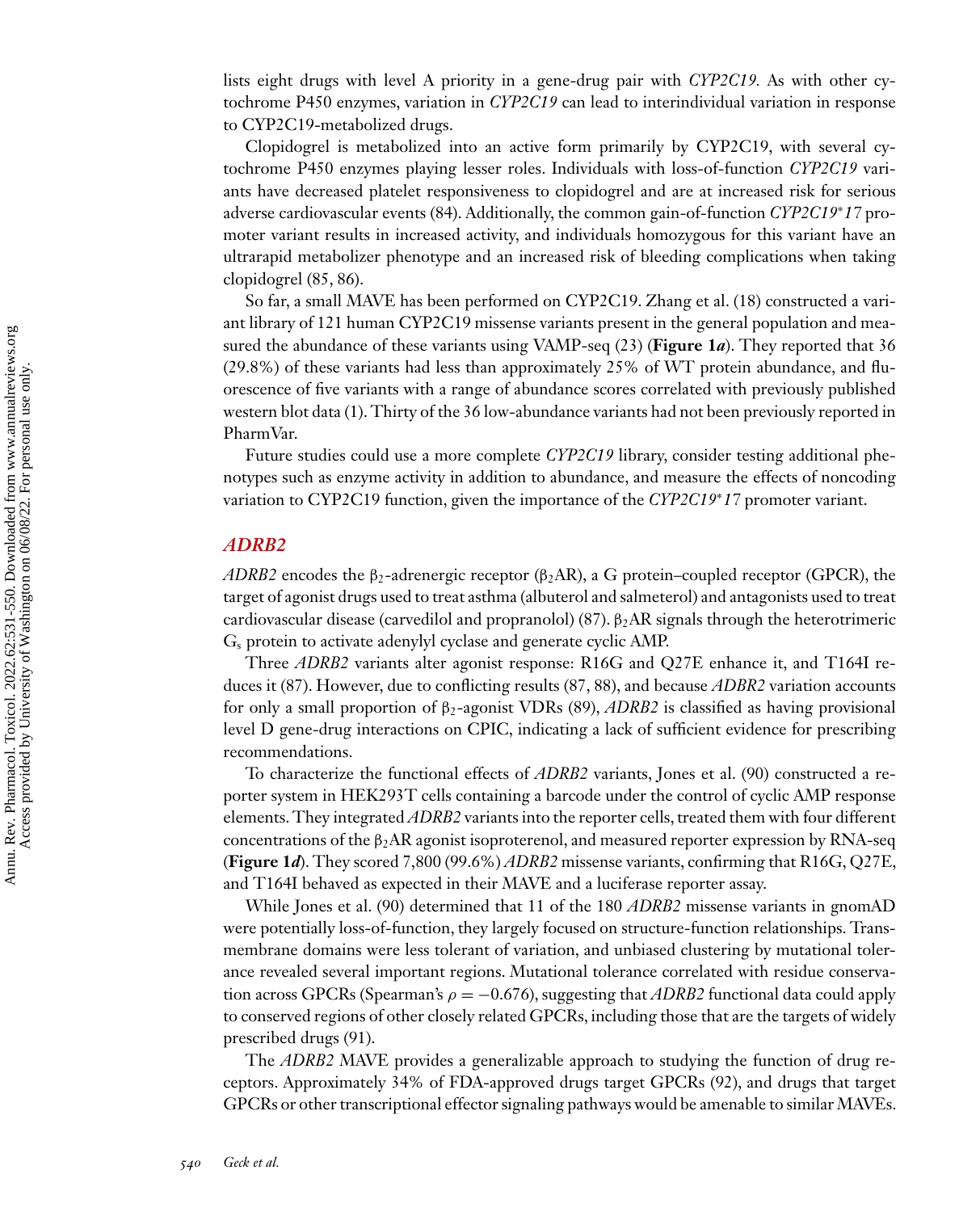# *SLCO1B1*

*SLCO1B1* also encodes a transmembrane protein, the organic ion transporter protein 1B1 (OATP1B1). OATP1B1 is important for hepatic uptake of estradiol, bilirubin, and statin drugs [\(93\)](#page-18-0). Decreased OATP1B1 activity can lead to increased plasma concentrations of statins and myopathy [\(94\)](#page-18-0). CPIC provides guidelines for simvastatin dosing, but they are specific to *SLCO1B1*∗*5*, <sup>∗</sup>*15*, and <sup>∗</sup>*17*, which contain a V174A substitution and are most common in individuals of European descent [\(93, 95\)](#page-18-0).

Fifteen other *SLCO1B1* variants have been individually characterized [\(93\)](#page-18-0) and alter stability and translocation to the plasma membrane [\(96–98\)](#page-18-0). Investigating the possibility that uncharacterized *SLCO1B1* variants may decrease stability, Zhang et al. [\(99\)](#page-18-0), who conducted two of the CYP MAVEs described above, performed VAMP-seq (**[Figure 1](#page-3-0)***a*) on a small library of 137 *SLCO1B1* variants identified in the general population. They found six variants (4.4%) with less than 25% WT abundance and 12 (8.8%) other variants with less than 50% abundance. They confirmed that all six of the very low abundance variants decreased OATP1B1 protein by western blotting and decreased uptake of radiolabeled 17-estradiol β-D-glucuronide. Further work is needed to determine the clinical predictive power of *SLCO1B1* functional scores, since there were no clinical data available on the six proposed severely damaging alleles.

To assess loss-of-function by mechanisms other than degradation, Zhang et al. [\(99\)](#page-18-0) considered variants with mutations in the same TM4 domain as *SLCO1B1*∗*5*, which leads to mislocalization and decreases activity but not abundance [\(100\)](#page-18-0). They measured substrate uptake for eight variants in TM4. All had WT-like abundance, but two decreased and two increased substrate uptake, indicating that variants of *SLCO1B1* can have functional effects on activity but not abundance.

# *LDLR*

Variants in the low-density lipoprotein (LDL) receptor gene *LDLR* are also important for the pharmacokinetics of statin drugs, since loss-of-function variants can lead to increased LDL and decrease response to lipid-lowering drugs [\(101\)](#page-18-0). Variants in the promoter, introns, and coding regions of *LDLR* have been shown to increase risk of familial hypercholesterolemia [\(102–106\)](#page-18-0), which is associated with VDRs that often lead to undertreatment [\(101\)](#page-18-0). However, due to a lack of clinical support for variant-drug interactions, prescribing guidelines are not available for *LDLR* on CPIC. Five *LDLR* variants—two intronic and three in the 3 –untranslated region (UTR)—have been cataloged as level 3 in PharmGKB, indicating a lack of evidence or replication.

Kircher et al. [\(30\)](#page-15-0) conducted MAVEs on the promoter sequences of ten genes, including *LDLR*. They expressed a library of all 954 variants in the LDLR promoter in HepG2 cells and quantified the expression of downstream barcode sequences by RNA tag-sequencing (**[Figure 1](#page-3-0)***d*). Their reporter values were in agreement with previously published luciferase activity assays.

Sequencing of 945 (99.1%) variant reporters met their quality control requirements. A total of 288 (30.5%) variants led to significantly altered expression, with 225 (23.8%) decreased and 63 (6.7%) increased. Variants previously identified in individuals with familial hypercholesterolemia [\(105\)](#page-18-0) significantly decreased expression. In general, Kircher et al. [\(30\)](#page-15-0) observed that variants in the same transcription factor binding site led to similar functional effects. MAVEs in progress on the coding region of LDLR are likely to identify other functionally important variants, since over 1,600 variants have been described [\(101\)](#page-18-0).

As the first MAVE on a noncoding region of a pharmacogene, this study of the LDLR promoter highlights the potential for multiplexed functional data to inform functional effects of noncoding regions. The selection of a gene for which promoter variants have been identified in patients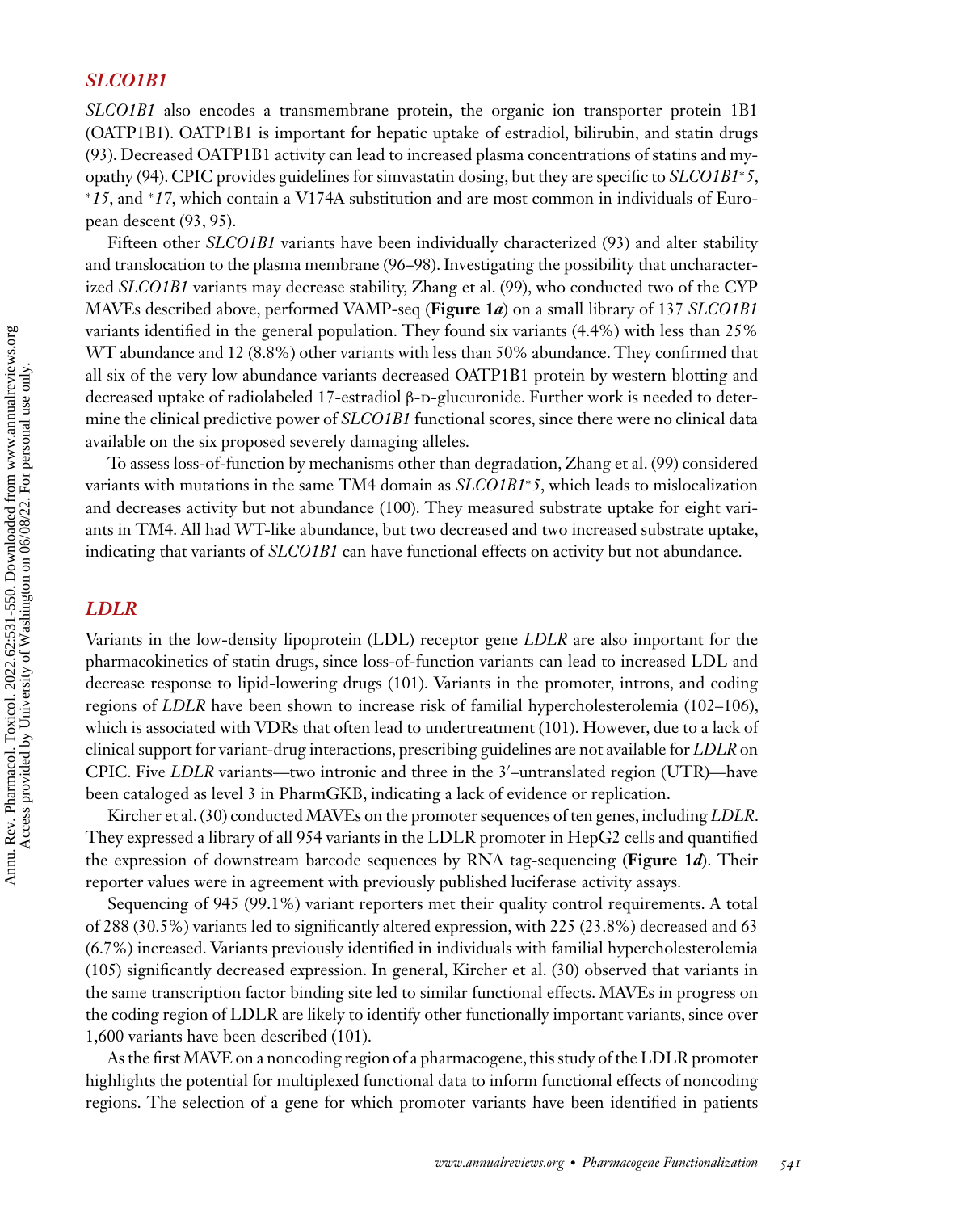[\(103–105\)](#page-18-0) and are known to alter pharmacological profiles increases the potential clinical utility of these data.

# **THE FUTURE OF MAVEs ON PHARMACOGENES Best Practices for Future MAVEs**

Important lessons have been learned from MAVEs conducted on diverse genes that should be applied to future MAVEs on pharmacogenes. As part of the Brotman-Baty Institute's Mutational Scanning Working Group, we previously published suggestions on MAVE design and interpretation [\(32\)](#page-15-0).

In particular, when designing a MAVE, it is essential to consider the intrinsic limitations of the assay. Since each MAVE measures a specific function, one MAVE is unlikely to capture all functionally abnormal variants. This limitation is exemplified by the CYP2C9, NUDT15, and VKOR studies, which used MAVEs for abundance and also activity. Activity and abundance scores correlated well for CYP2C9 variants (Pearson's  $r = 0.75$ ) but not for NUDT15 or VKOR variants (NUDT15 Pearson's  $r = 0.38$ , VKOR Pearson's  $r = 0.26$ ), and even for CYP2C9, numerous variants were observed with reduced activity but WT-like abundance [\(31\)](#page-15-0). Many completed MAVEs on pharmacogenes focus on only a single time point or a single drug, but time- and substratedependent effects of variants are important to consider when designing an assay [\(31,](#page-15-0) [90, 107\)](#page-18-0). The dynamic range of each MAVE must be broad enough to distinguish known pathogenic from benign variants and validated by individually testing variants with a range of functional scores, preferably by an orthogonal gold-standard assay [\(32\)](#page-15-0).

Adequate replication and consistent analysis methods are essential to compensate for noisy data [\(16, 17,](#page-14-0) [32\)](#page-15-0); Kinney et al. [\(16\)](#page-14-0) recommended protocols from the fields of experimental evolution and RNA-seq to produce values such as selection coefficients, which are more meaningful than commonly reported fold change–based functional scores. Selection coefficient–based scores can more readily be used to compare across genes and between data sets from different laboratories. Computing and reporting sensitivity and specificity of a MAVE for clinically characterized variants are also important for eventual implementation [\(32\)](#page-15-0). For pharmacogenes with guidelines for prescription of alternate drugs, it may be best to compromise on specificity for the sake of sensitivity in order to identify individuals who may be at risk for VDR and can be prescribed an alternate drug [\(8\)](#page-14-0).

### **Prioritizing Targets for Future MAVEs**

Given the large number of pharmacogene variants of uncertain function, we need a systematic approach to prioritize targets of future MAVEs. We previously identified 31 pharmacogenes with high levels of evidence from CPIC that would benefit from functional analysis [\(17\)](#page-14-0). In total, there remain 12 pharmacogenes denoted as having at least one level A drug interaction on CPIC and level 1A on PharmGKB that have not yet been investigated in MAVEs, published or in progress [\(108\)](#page-18-0) (**[Figure 2](#page-12-0)**).

Other methods for prioritization involve considering the information available on each pharmacogene and the adaptability of an assay to a MAVE. Of particular interest are pharmacogenes with notable variation in gnomAD but little functional information or clinical consequences noted in CPIC [\(17\)](#page-14-0). Small proteins can be prioritized to simplify achievement of saturating mutagenesis, and assays of larger proteins could be simplified by focusing only on specific domains, as was done for *BRCA1* [\(28,](#page-15-0) [109, 110\)](#page-18-0). Genes with functional assays amenable to multiplexing are also attractive: Extant reporter assays can be adapted to MAVEs, and genes essential for growth are good candidates for growth-based MAVEs.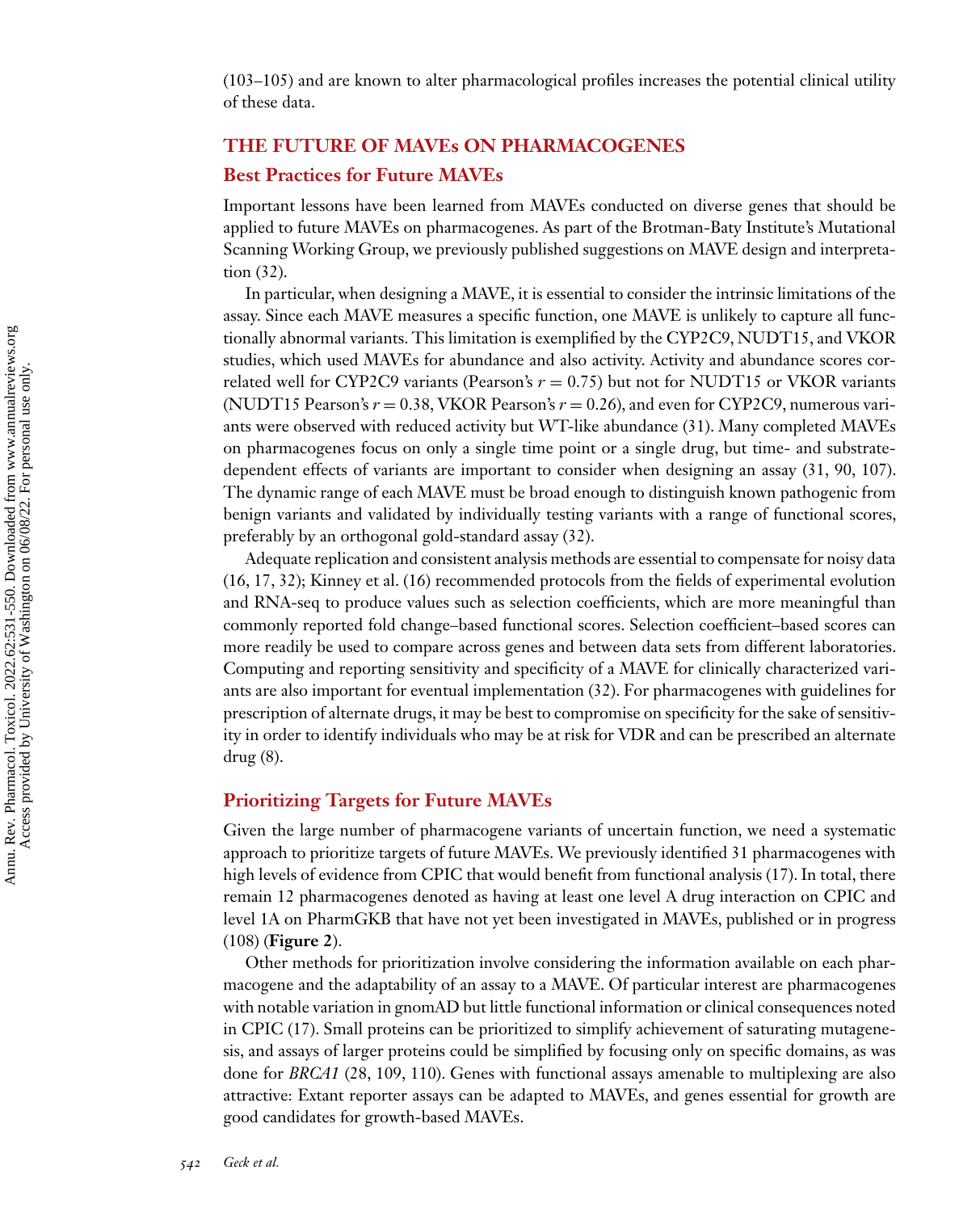<span id="page-12-0"></span>

#### **Figure 2**

Pharmacogenes that significantly contribute to variable drug responses. Pharmacogenes listed have one or more level A (Clinical Pharmacogenetics Implementation Consortium) or level 1A (Pharmacogenomics Knowledgebase) drug interaction, signifying that genotyping can be used to inform drug prescription. Genes are sorted by biological function to consider the most suitable types of multiplexed assay of variant effect (MAVE). Genes in bold have been the subject of MAVEs; asterisks indicate a MAVE in progress, as listed on MaveRegistry.

#### **Developing New MAVEs for Pharmacogenes**

Since most pharmacogenes are enzymes, focusing efforts on designing robust, activity-based MAVEs is most likely to produce clinically relevant functional data. In order to study more complex questions, new assays and analysis methods must be developed. MAVES on pharmacogenes that encode secreted proteins, such as *IFNL3* [\(111\)](#page-19-0), would require a method to link each variant to the cell that produced it while considering the effect of the variant on other cells in the population.

For pharmacogene variants, heterozygosity can affect risk of VDR, but current MAVEs do not faithfully recapitulate endogenous expression. Using phasing to define important haplotype interactions in pharmacogenes is likely to be informative, as observed for OATP1B1 N130D, which decreases plasma statin concentrations in the *SLCO1B1*∗*1B* haplotype but increases plasma statins on the <sup>∗</sup>*15* haplotype with V174A [\(112\)](#page-19-0). MAVEs could interrogate interactions between specific variants [\(8\)](#page-14-0), which would be most beneficial for pharmacogenes with a small number of common haplotype backgrounds. One study found that most noncoding variant-drug associations on PharmGKB can be explained by haplotype associations with coding variants, supporting the utility of pharmacogene MAVEs on coding variants for common haplotypes [\(113\)](#page-19-0).

There is also great potential to expand MAVEs on pharmacogenes beyond single-nucleotide variants in coding regions. A study of variants in 208 ADME genes in 62,402 individuals found that 97% of genes had at least one copy number variant [\(114\)](#page-19-0). Copy number variants are common in GPCRs [\(115\)](#page-19-0), and structural variants of cytochrome P450 gene *CYP2D6* are found in 30% of individuals with decreased CYP2D6 function [\(116\)](#page-19-0). Recently, techniques using MuA transposase or clustered regularly interspaced short palindromic repeat–associated protein 9 have been used to make variant libraries of deletions [\(117, 118\)](#page-19-0). Additionally, all of the current MAVEs on pharmacogenes have focused on coding regions, with the exception of the LDLR promoter. Massively parallel reporter assays have been successfully used to study the effects of regulatory elements such as promoters, enhancers, splice sites, and UTRs [\(16,](#page-14-0) [119\)](#page-19-0). Other MAVE selection methods not yet applied to pharmacogenes include in vitro display, yeast two-hybrid screens, and transcription factor binding [\(15, 16\)](#page-14-0), which could be used to interrogate effects of variants on drug-receptor binding or query the functions of regulatory factors. Applying these techniques to pharmacogenes would increase the scope of clinically interpretable genomic information.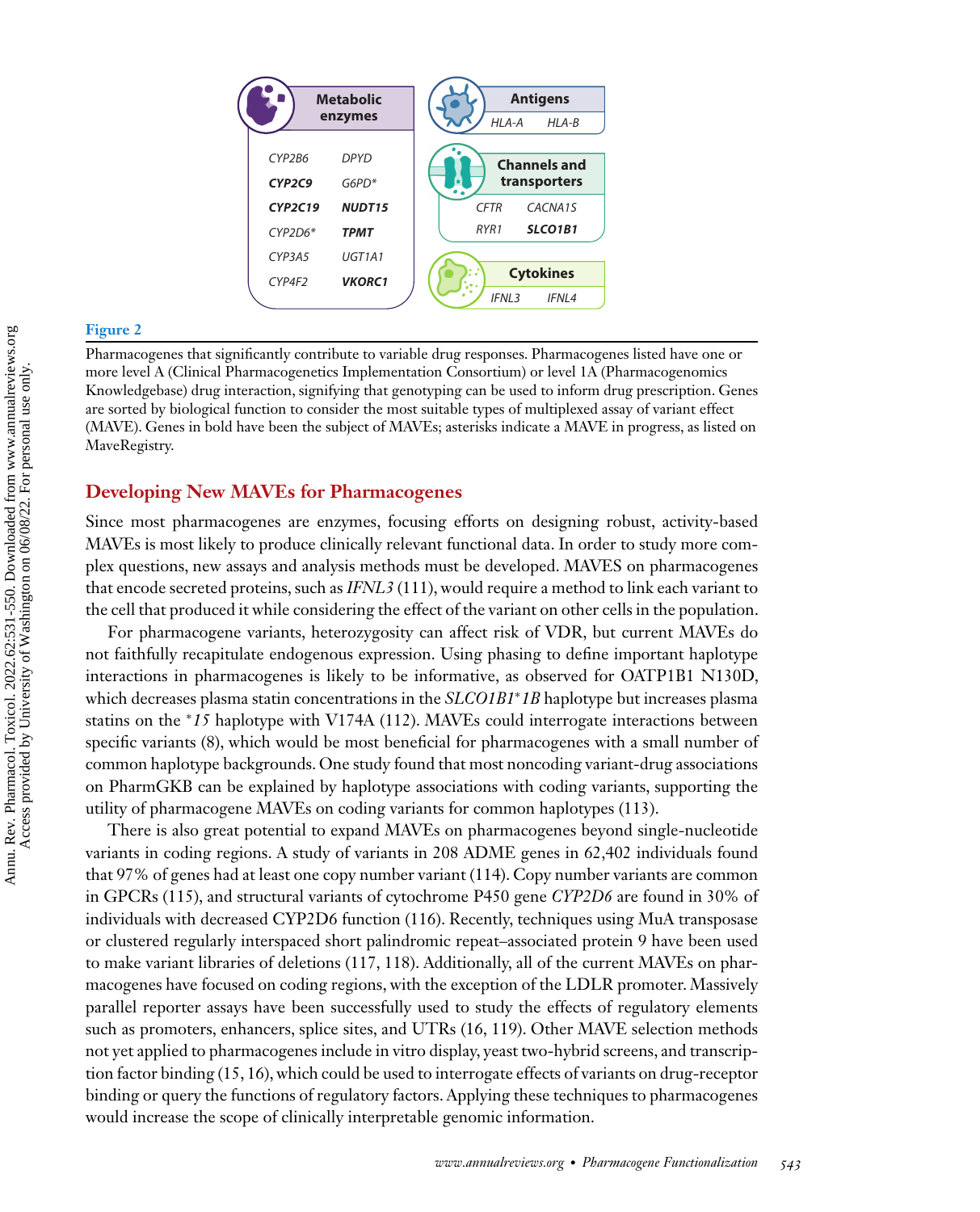#### **Making Data from MAVEs Accessible**

**MaveDB:** a repository for data sets from MAVEs

Before it can be applied clinically, the massive amount of data generated by MAVEs must be made available, accessible, and interpretable. The repository MaveDB contains 110 data sets from MAVEs on 65 targets (as of May 2021) and interfaces with applications for data analysis [\(120\)](#page-19-0). MaveRegistry also catalogs published and ongoing MAVEs to encourage collaboration and decrease redundancy [\(108\)](#page-18-0). As of May 2021, MaveRegistry lists published MAVEs on 98 targets and MAVEs in progress on an additional 43 targets.

Accessible data are essential for comparison of MAVEs and for development of tools with clinical applications. Multiplexed functional data can be used to build more accurate variant function prediction algorithms [\(8,](#page-14-0) [121, 122\)](#page-19-0) and train machine learning algorithms to interpolate missing functional scores [\(123, 124\)](#page-19-0).

# **Applying Multiplexed Functional Data in the Clinic**

Clinical implementation of multiplexed functional data for PGx will require an increase in sequencing for precision medicine, which is promoted by variant functionalization: 85% of physicians do not routinely order PGx testing, mostly due to lack of guidelines for action based on test results [\(125\)](#page-19-0). As more variants of actionable pharmacogenes are interpreted, the benefit of ordering PGx testing increases [\(9\)](#page-14-0). Therefore, clinical action requires improved understanding of variant function and communication of functional data to clinicians.

There remains a need for a standardized system to incorporate variant functional scores into clinical databases. Thousands of pharmacogenetic biomarkers have been discovered, but relatively few have been implemented in the clinic due to challenges in validation and implementation [\(4\)](#page-14-0). The American College of Medical Genetics and Genomics and the Clinical Genome Resource published guidelines that were designed for low-throughput functional assays and that can also be applied to MAVEs [\(32,](#page-15-0) [126–128\)](#page-19-0). Reporting to repositories such as PharmVar will require determining the strength of evidence generated by each variant functional score, based on the sensitivity and specificity of the assay and on the reproducibility of the score itself [\(32\)](#page-15-0). Eventually, we hope that a centralized database for MAVE reporting can be linked to relational databases curated by CPIC and PharmGKB, so functional scores can be directly communicated to clinicians and thereby be of greater use to the community [\(8\)](#page-14-0). Standardized reporting and scoring guidelines for repositories, and educating clinicians on data availability and interpretation, are necessary to increase the impact of variant functionalization.

#### **CONCLUSIONS**

So far,MAVEs measuring a diversity of important protein and DNA sequence functions have been applied to eight pharmacogenes, covering nearly 25,000 variants. These data have the potential to contribute to pharmacogene variant interpretation from clinical sequencing data. By conducting multiplexed functional studies on more pharmacogenes, and making that information available to clinicians, we can improve precision medicine for safe and accurate drug dosing.

# **DISCLOSURE STATEMENT**

The authors are not aware of any affiliations, memberships, funding, or financial holdings that might be perceived as affecting the objectivity of this review.

#### **ACKNOWLEDGMENTS**

We would like to thank A.E. Rettie and members of the Dunham lab for critical advice and editing. The authors of this publication were supported by the National Institute of General Medical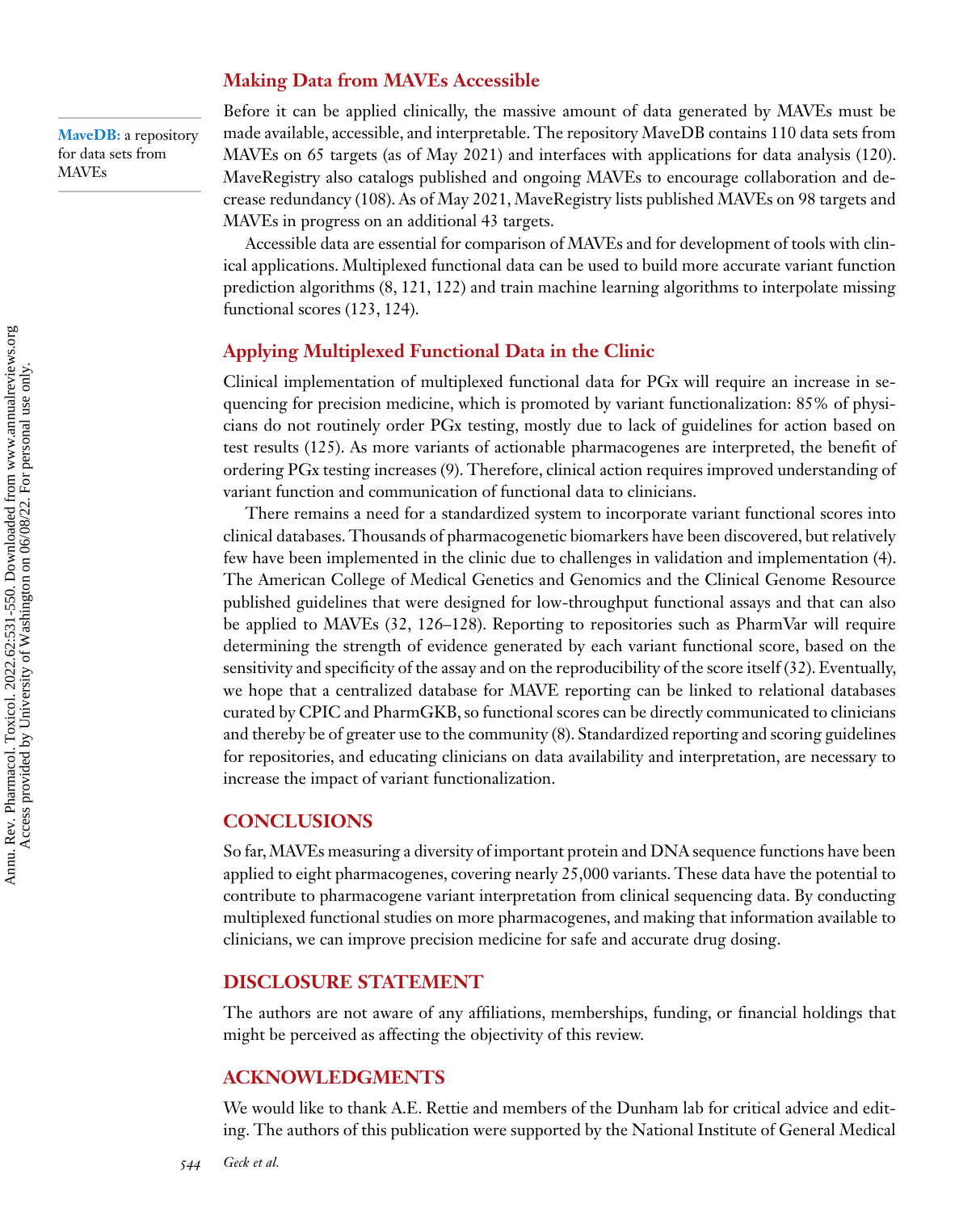<span id="page-14-0"></span>Sciences (NIGMS) of the National Institutes of Health (NIH) under award R01 GM132162 to D.M.F. and M.J.D., and in part through the NIH National Cancer Institute Cancer Center Support grant P30 CA015704 to D.M.F. and M.J.D. R.C.G. was supported by the National Human Genome Research Institute of the NIH under award T32 HG00035 and the NIGMS under award F32 GM143852. The research of M.J.D. was supported in part by a Faculty Scholar grant from the Howard Hughes Medical Institute.

# **LITERATURE CITED**

- 1. Devarajan S, Moon I, Ho M-F, Larson NB, Neavin DR, et al. 2019. Pharmacogenomic next-generation DNA sequencing: lessons from the identification and functional characterization of variants of unknown significance in CYP2C9 and CYP2C19. *Drug Metab. Dispos.* 47(4):425–35
- 2. Zhou Y, Fujikura K, Mkrtchian S, Lauschke VM. 2018. Computational methods for the pharmacogenetic interpretation of next generation sequencing data. *Front. Pharmacol.* 9:1437
- 3. Katara P, Yadav A. 2019. Pharmacogenes (PGx-genes): current understanding and future directions. *Gene* 718:144050
- 4. Schwarz UI, Gulilat M, Kim RB. 2019. The role of next-generation sequencing in pharmacogenetics and pharmacogenomics. *Cold Spring Harb. Perspect. Med.* 9(2):a033027
- 5. Ingelman-Sundberg M, Rodriguez-Antona C. 2005. Pharmacogenetics of drug-metabolizing enzymes: implications for a safer and more effective drug therapy. *Philos. Trans. R. Soc. Lond. B Biol. Sci.* 360(1460):1563–70
- 6. Kozyra M, Ingelman-Sundberg M, Lauschke VM. 2017. Rare genetic variants in cellular transporters, metabolic enzymes, and nuclear receptors can be important determinants of interindividual differences in drug response. *Genet. Med.* 19(1):20–29
- 7. Schärfe CPI, Tremmel R, Schwab M, Kohlbacher O, Marks DS. 2017. Genetic variation in human drugrelated genes. *Genome Med*. 9(1):117
- 8. Starita LM, Ahituv N, Dunham MJ, Kitzman JO, Roth FP, et al. 2017. Variant interpretation: functional assays to the rescue. *Am. J. Hum. Genet.* 101(3):315–25
- 9. Relling MV, Evans WE. 2015. Pharmacogenomics in the clinic. *Nature* 526(7573):343–50
- 10. Whirl-Carrillo M, McDonagh EM, Hebert JM, Gong L, Sangkuhl K, et al. 2012. Pharmacogenomics knowledge for personalized medicine. *Clin. Pharmacol. Ther.* 92(4):414–17
- 11. Relling MV, Klein TE. 2011. CPIC: Clinical Pharmacogenetics Implementation Consortium of the Pharmacogenomics Research Network. *Clin. Pharmacol. Ther.* 89(3):464–67
- 12. Russell LE, Schwarz UI. 2020. Variant discovery using next-generation sequencing and its future role in pharmacogenetics. *Pharmacogenomics* 21(7):471–86
- 13. Ingelman-Sundberg M, Mkrtchian S, Zhou Y, Lauschke VM. 2018. Integrating rare genetic variants into pharmacogenetic drug response predictions. *Hum. Genom.* 12(1):26
- 14. Caspar SM, Schneider T,Meienberg J,Matyas G. 2020. Added value of clinical sequencing: WGS-based profiling of pharmacogenes. *Int. J. Mol. Sci.* 21(7):2308
- 15. Weile J, Roth FP. 2018.Multiplexed assays of variant effects contribute to a growing genotype-phenotype atlas. *Hum. Genet.* 137(9):665–78
- 16. Kinney JB, McCandlish DM. 2019. Massively parallel assays and quantitative sequence-function relationships. *Annu. Rev. Genom. Hum. Genet.* 20:99–127
- 17. Chiasson M, Dunham MJ, Rettie AE, Fowler DM. 2019. Applying multiplex assays to understand variation in pharmacogenes. *Clin. Pharmacol. Ther.* 106(2):290–94
- 18. Zhang L, Sarangi V, Moon I, Yu J, Liu D, et al. 2020. CYP2C9 and CYP2C19: deep mutational scanning and functional characterization of genomic missense variants. *Clin. Transl. Sci.* 13(4):727–42
- 19. Gasperini M, Starita L, Shendure J. 2016. The power of multiplexed functional analysis of genetic variants. *Nat. Protoc.* 11(10):1782–87
- 20. Starita LM, Fields S. 2015. Deep mutational scanning: library construction, functional selection, and high-throughput sequencing. *Cold Spring Harb. Protoc.* 2015(8):777–80
- 21. Starita LM, Fields S. 2015. Deep mutational scanning: calculating enrichment scores for protein variants from DNA sequencing output files. *Cold Spring Harb. Protoc.* 2015(8):781–83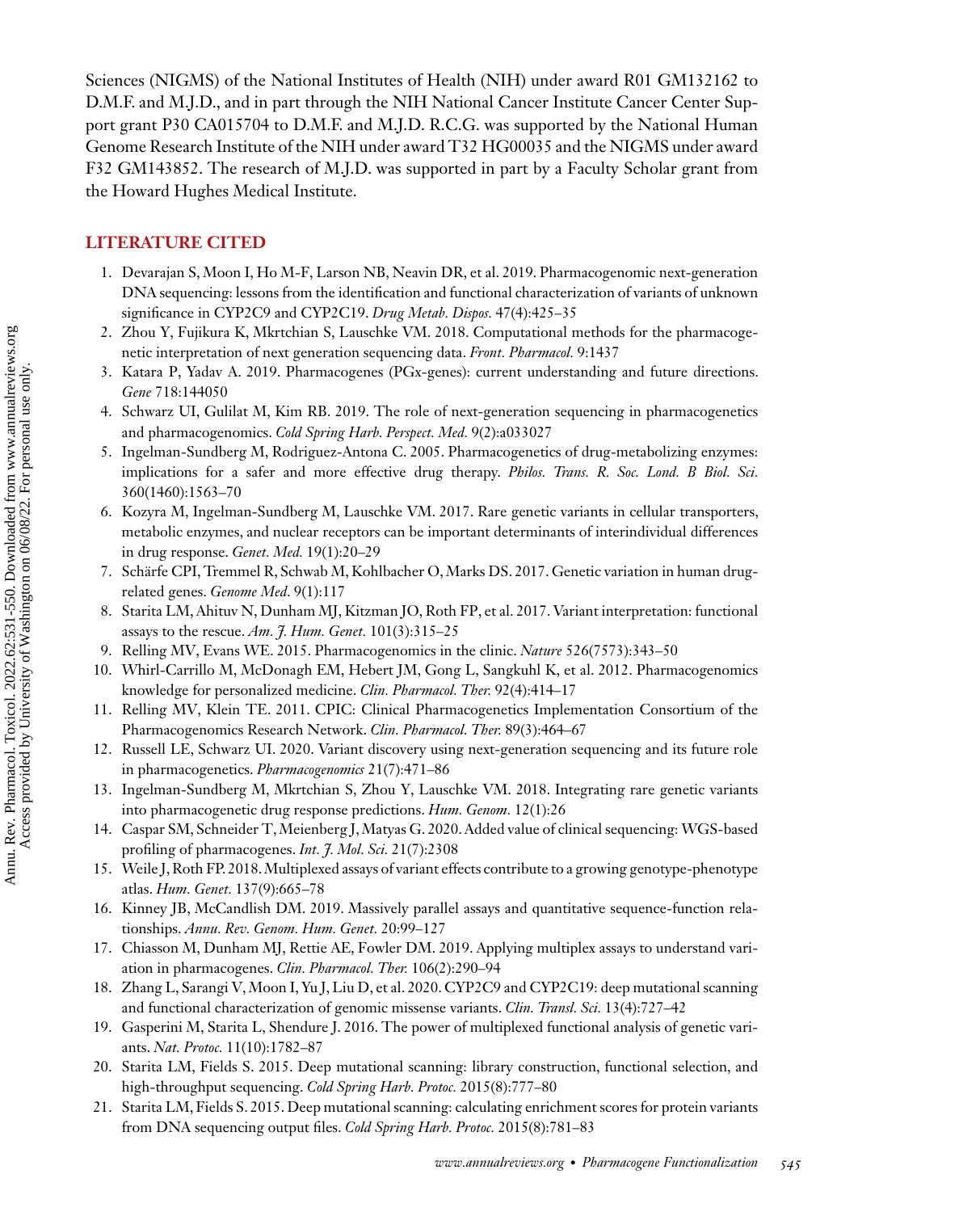- <span id="page-15-0"></span>22. Fowler DM, Fields S. 2014. Deep mutational scanning: a new style of protein science. *Nat. Methods* 11(8):801–7
- 23. Matreyek KA, Starita LM, Stephany JJ, Martin B, Chiasson MA, et al. 2018. Multiplex assessment of protein variant abundance by massively parallel sequencing. *Nat. Genet.* 50(6):874–82
- 24. Laurent JM, Garge RK, Teufel AI, Wilke CO, Kachroo AH, Marcotte EM. 2020. Humanization of yeast genes with multiple human orthologs reveals functional divergence between paralogs. *PLOS Biol*. 18(5):e3000627
- 25. Sun S, Yang F, Tan G, Costanzo M, Oughtred R, et al. 2016. An extended set of yeast-based functional assays accurately identifies human disease mutations. *Genome Res*. 26(5):670–80
- 26. Chen H, Zhang Z, Jiang S, Li R, Li W, et al. 2020. New insights on human essential genes based on integrated analysis and the construction of the HEGIAP web-based platform. *Brief. Bioinform.* 21(4):1397– 410
- 27. Boone C, Andrews BJ. 2015. The indispensable genome. *Science* 350(6264):1028–29
- 28. Findlay GM, Daza RM, Martin B, Zhang MD, Leith AP, et al. 2018. Accurate classification of BRCA1 variants with saturation genome editing. *Nature* 562(7726):217–22
- 29. Chiasson MA, Rollins NJ, Stephany JJ, Sitko KA, Matreyek KA, et al. 2020. Multiplexed measurement of variant abundance and activity reveals VKOR topology, active site and human variant impact. *eLife* 9:e58026
- 30. Kircher M, Xiong C, Martin B, Schubach M, Inoue F, et al. 2019. Saturation mutagenesis of twenty disease-associated regulatory elements at single base-pair resolution. *Nat. Commun.* 10(1):3583
- 31. Amorosi CJ, Chiasson MA, McDonald MG, Wong LH, Sitko KA, et al. 2021. Massively parallel characterization of CYP2C9 variant enzyme activity and abundance. *Am. J. Hum. Genet.* 108(9):1735–51
- 32. Gelman H, Dines JN, Berg J, Berger AH, Brnich S, et al. 2019. Recommendations for the collection and use of multiplexed functional data for clinical variant interpretation. *Genome Med*. 11(1):85
- 33. Coulthard S, Hogarth L. 2005. The thiopurines: an update. *Investig. New Drugs.* 23(6):523–32
- 34. Lennard L, Van Loon JA, Lilleyman JS, Weinshilboum RM. 1987. Thiopurine pharmacogenetics in leukemia: correlation of erythrocyte thiopurine methyltransferase activity and 6-thioguanine nucleotide concentrations. *Clin. Pharmacol. Ther.* 41(1):18–25
- 35. Szumlanski CL, Honchel R, Scott MC, Weinshilboum RM. 1992. Human liver thiopurine methyltransferase pharmacogenetics: biochemical properties, liver-erythrocyte correlation and presence of isozymes. *Pharmacogenetics* 2(4):148–59
- 36. Relling MV, Schwab M, Whirl-Carrillo M, Suarez-Kurtz G, Pui C-H, et al. 2019. Clinical Pharmacogenetics Implementation Consortium guideline for thiopurine dosing based on *TPMT* and *NUDT15* genotypes: 2018 update. *Clin. Pharmacol. Ther.* 105(5):1095–105
- 37. Wang L, Pelleymounter L, Weinshilboum R, Johnson JA, Hebert JM, et al. 2010. Very important pharmacogene summary: thiopurine S-methyltransferase. *Pharmacogenet. Genom.* 20(6):401–5
- 38. Katara P, Kuntal H. 2016. TPMT polymorphism: when shield becomes weakness. *Interdiscip. Sci.* 8(2):150–55
- 39. Schaeffeler E, Fischer C, Brockmeier D, Wernet D, Moerike K, et al. 2004. Comprehensive analysis of thiopurine *S*-methyltransferase phenotype-genotype correlation in a large population of German-Caucasians and identification of novel *TPMT* variants. *Pharmacogenetics* 14(7):407–17
- 40. Dean L. 2012. Azathioprine therapy and *TPMT* and *NUDT15* genotype. In *Medical Genetics Summaries*, ed. VM Pratt, SA Scott, M Pirmohamed, B Esquivel, MS Kane, et al. Bethesda, MD: Natl. Cent. Biotechnol. Inf.
- 41. Relling MV, Gardner EE, Sandborn WJ, Schmiegelow K, Pui C-H, et al. 2013. Clinical Pharmacogenetics Implementation Consortium guidelines for thiopurine methyltransferase genotype and thiopurine dosing: 2013 update. *Clin. Pharmacol. Ther.* 93(4):324–25
- 42. Tai HL, Krynetski EY, Schuetz EG, Yanishevski Y, Evans WE. 1997. Enhanced proteolysis of thiopurine S-methyltransferase (TPMT) encoded by mutant alleles in humans (*TPMT*∗*3A*, *TPMT*∗*2*): mechanisms for the genetic polymorphism of TPMT activity. *PNAS* 94(12):6444–49
- 43. Salavaggione OE, Wang L, Wiepert M, Yee VC, Weinshilboum RM. 2005. Thiopurine *S*methyltransferase pharmacogenetics: variant allele functional and comparative genomics.*Pharmacogenet. Genom.* 15(11):801–15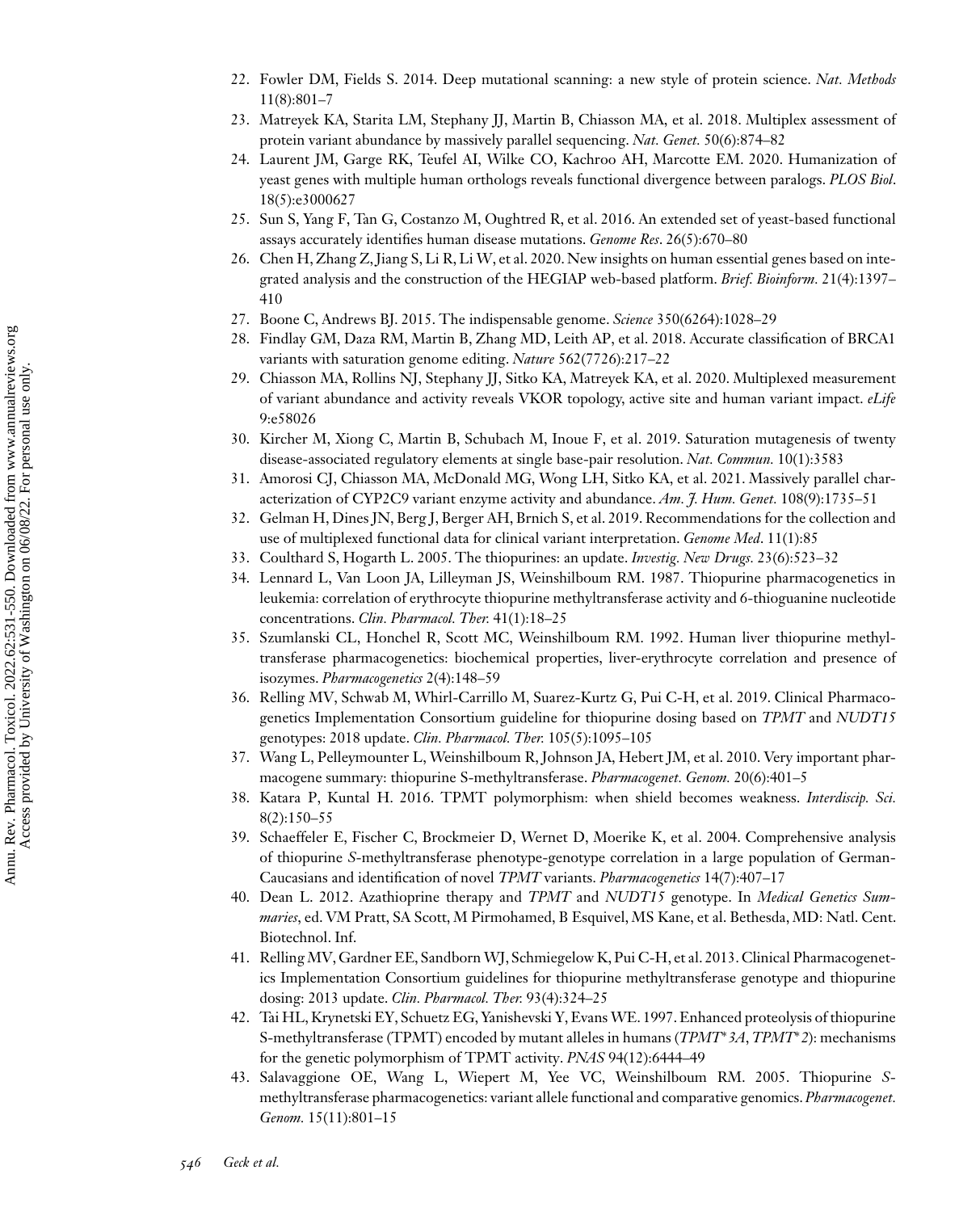- <span id="page-16-0"></span>44. Wu H, Horton JR, Battaile K, Allali-Hassani A, Martin F, et al. 2007. Structural basis of allele variation of human thiopurine-*S*-methyltransferase. *Proteins* 67(1):198–208
- 45. Lek M, Karczewski KJ, Minikel EV, Samocha KE, Banks E, et al. 2016. Analysis of protein-coding genetic variation in 60,706 humans. *Nature* 536(7616):285–91
- 46. Appell ML, Berg J, Duley J, Evans WE, Kennedy MA, et al. 2013. Nomenclature for alleles of the thiopurine methyltransferase gene. *Pharmacogenet. Genom.* 23(4):242–48
- 47. Karczewski KJ, Francioli LC, Tiao G, Cummings BB, Alföldi J, et al. 2020. The mutational constraint spectrum quantified from variation in 141,456 humans. *Nature* 581(7809):434–43
- 48. Suiter CC, Moriyama T, Matreyek KA, Yang W, Scaletti ER, et al. 2020. Massively parallel variant characterization identifies *NUDT15* alleles associated with thiopurine toxicity. *PNAS* 117(10):5394–5401
- 49. Yang JJ, Whirl-Carrillo M, Scott SA, Turner AJ, Schwab M, et al. 2019. Pharmacogene Variation Consortium gene introduction: *NUDT15*. *Clin. Pharmacol. Ther.* 105(5):1091–94
- 50. Moriyama T, Nishii R, Perez-Andreu V, Yang W, Klussmann FA, et al. 2016. *NUDT15* polymorphisms alter thiopurine metabolism and hematopoietic toxicity. *Nat. Genet.* 48(4):367–73
- 51. Yang JJ, Landier W, Yang W, Liu C, Hageman L, et al. 2015. Inherited *NUDT15* variant is a genetic determinant of mercaptopurine intolerance in children with acute lymphoblastic leukemia. *J. Clin. Oncol.* 33(11):1235–42
- 52. Cagiada M, Johansson KE, Valanciute A, Nielsen SV, Hartmann-Petersen R, et al. 2021. Understanding the origins of loss of protein function by analyzing the effects of thousands of variants on activity and abundance. *Mol. Biol. Evol.* 38(8):3235–46
- 53. Rost S, Fregin A, Ivaskevicius V, Conzelmann E, Hörtnagel K, et al. 2004. Mutations in *VKORC1* cause warfarin resistance and multiple coagulation factor deficiency type 2. *Nature* 427(6974):537–41
- 54. Li T, Chang C-Y, Jin D-Y, Lin P-J, Khvorova A, Stafford DW. 2004. Identification of the gene for vitamin K epoxide reductase. *Nature* 427(6974):541–44
- 55. Kane SP. 2020. *ClinCalc DrugStats database*. Database, ClinCalc. **<http://www.clincalc.com/drugstats>**
- 56. Owen RP, Gong L, Sagreiya H, Klein TE, Altman RB. 2010. VKORC1 pharmacogenomics summary. *Pharmacogenet. Genom.* 20(10):642–44
- 57. Duconge J, Cadilla CL, Windemuth A, Kocherla M, Gorowski K, et al. 2009. Prevalence of combinatorial CYP2C9 and VKORC1 genotypes in Puerto Ricans: implications for warfarin management in Hispanics. *Ethn. Dis.* 19(4):390–95
- 58. Rettie AE, Tai G. 2006. The pharmacogenomics of warfarin: closing in on personalized medicine. *Mol. Interv.* 6(4):223–27
- 59. Kamali F. 2006. Genetic influences on the response to warfarin. *Curr. Opin. Hematol.* 13(5):357–61
- 60. Wadelius M, Pirmohamed M. 2007. Pharmacogenetics of warfarin: current status and future challenges. *Pharmacogenomics J*. 7(2):99–111
- 61. Gage BF, Lesko LJ. 2008. Pharmacogenetics of warfarin: regulatory, scientific, and clinical issues. *J. Thromb. Thrombolysis.* 25(1):45–51
- 62. Czogalla KJ, Biswas A, Höning K, Hornung V, Liphardt K, et al. 2017.Warfarin and vitamin K compete for binding to Phe55 in human VKOR. *Nat. Struct. Mol. Biol.* 24(1):77–85
- 63. Shen G, Cui W, Zhang H, Zhou F, Huang W, et al. 2017. Warfarin traps human vitamin K epoxide reductase in an intermediate state during electron transfer. *Nat. Struct. Mol. Biol.* 24(1):69–76
- 64. Tie J-K, Jin D-Y, Tie K, Stafford DW. 2013. Evaluation of warfarin resistance using transcription activator-like effector nucleases-mediated vitamin K epoxide reductase knockout HEK293 cells. *J. Thromb. Haemost.* 11(8):1556–64
- 65. Gong IY, Schwarz UI, Crown N, Dresser GK, Lazo-Langner A, et al. 2011. Clinical and genetic determinants of warfarin pharmacokinetics and pharmacodynamics during treatment initiation. *PLOS ONE* 6(11):e27808
- 66. Johnson JA, Caudle KE, Gong L, Whirl-Carrillo M, Stein CM, et al. 2017. Clinical Pharmacogenetics Implementation Consortium (CPIC) guideline for pharmacogenetics-guided warfarin dosing: 2017 update. *Clin. Pharmacol. Ther.* 102(3):397–404
- 67. Landrum MJ, Chitipiralla S, Brown GR, Chen C, Gu B, et al. 2020. ClinVar: improvements to accessing data. *Nucleic Acids Res*. 48(D1):D835–44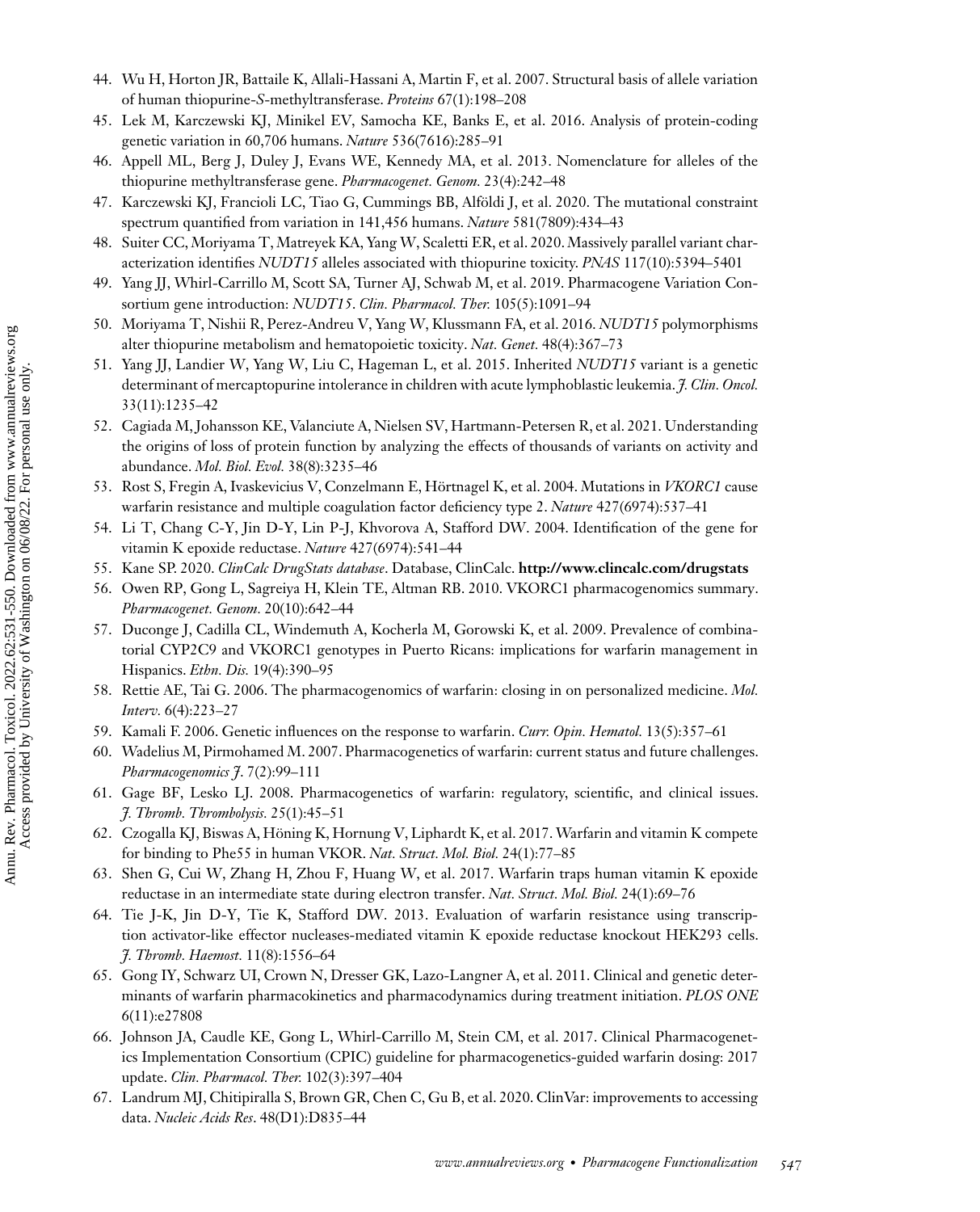- <span id="page-17-0"></span>68. Haque JA, McDonald MG, Kulman JD, Rettie AE. 2014. A cellular system for quantitation of vitamin K cycle activity: structure-activity effects on vitamin K antagonism by warfarin metabolites. *Blood* 123(4):582–89
- 69. Schulman S, Wang B, Li W, Rapoport TA. 2010. Vitamin K epoxide reductase prefers ER membraneanchored thioredoxin-like redox partners. *PNAS* 107(34):15027–32
- 70. Wu S, Chen X, Jin D-Y, Stafford DW, Pedersen LG, Tie J-K. 2018. Warfarin and vitamin K epoxide reductase: a molecular accounting for observed inhibition. *Blood* 132(6):647–57
- 71. Tie J-K, Jin D-Y, Stafford DW. 2012. Human vitamin K epoxide reductase and its bacterial homologue have different membrane topologies and reaction mechanisms. *J. Biol. Chem.* 287(41):33945–55
- 72. Rost S, Pelz H-J, Menzel S, MacNicoll AD, León V, et al. 2009. Novel mutations in the VKORC1 gene of wild rats and mice—a response to 50 years of selection pressure by warfarin? *BMC Genet*. 10:4
- 73. Li W, Schulman S, Dutton RJ, Boyd D, Beckwith J, Rapoport TA. 2010. Structure of a bacterial homologue of vitamin K epoxide reductase. *Nature* 463(7280):507–12
- 74. Yuan H-Y, Chen J-J, Lee MTM, Wung J-C, Chen Y-F, et al. 2005. A novel functional VKORC1 promoter polymorphism is associated with inter-individual and inter-ethnic differences in warfarin sensitivity. *Hum. Mol. Genet.* 14(13):1745–51
- 75. Rettie AE, Jones JP. 2005. Clinical and toxicological relevance of CYP2C9: drug-drug interactions and pharmacogenetics. *Annu. Rev. Pharmacol. Toxicol.* 45:477–94
- 76. Theken KN, Lee CR, Gong L, Caudle KE, Formea CM, et al. 2020. Clinical Pharmacogenetics Implementation Consortium guideline (CPIC) for *CYP2C9* and nonsteroidal anti-inflammatory drugs. *Clin. Pharmacol. Ther.* 108(2):191–200
- 77. Karnes JH, Rettie AE, Somogyi AA, Huddart R, Fohner AE, et al. 2021. Clinical Pharmacogenetics Implementation Consortium (CPIC) guideline for *CYP2C9* and *HLA-B* genotypes and phenytoin dosing: 2020 update. *Clin. Pharmacol. Ther.* 109(2):302–9
- 78. Higashi MK, Veenstra DL, Kondo LM, Wittkowsky AK, Srinouanprachanh SL, et al. 2002. Association between CYP2C9 genetic variants and anticoagulation-related outcomes during warfarin therapy. *JAMA* 287(13):1690–98
- 79. Pirmohamed M, Kamali F, Daly AK, Wadelius M. 2015. Oral anticoagulation: a critique of recent advances and controversies. *Trends Pharmacol. Sci.* 36(3):153–63
- 80. Lee CR, Goldstein JA, Pieper JA. 2002. Cytochrome P450 2C9 polymorphisms: a comprehensive review of the in-vitro and human data. *Pharmacogenetics* 12(3):251–63
- 81. Huang M, Joensson HN, Nielsen J. 2018. High-throughput microfluidics for the screening of yeast libraries. *Methods Mol. Biol.* 1671:307–17
- 82. Woronoff G, El Harrak A, Mayot E, Schicke O, Miller OJ, et al. 2011. New generation of amino coumarin methyl sulfonate-based fluorogenic substrates for amidase assays in droplet-based microfluidic applications. *Anal. Chem.* 83(8):2852–57
- 83. Zanger UM, Schwab M. 2013. Cytochrome P450 enzymes in drug metabolism: regulation of gene expression, enzyme activities, and impact of genetic variation. *Pharmacol. Ther.* 138(1):103–41
- 84. Mega JL, Close SL, Wiviott SD, Shen L, Hockett RD, et al. 2009. Cytochrome p-450 polymorphisms and response to clopidogrel. *N. Engl. J. Med.* 360(4):354–62
- 85. Sim SC, Risinger C, Dahl M-L, Aklillu E, Christensen M, et al. 2006. A common novel *CYP2C19* gene variant causes ultrarapid drug metabolism relevant for the drug response to proton pump inhibitors and antidepressants. *Clin. Pharmacol. Ther.* 79(1):103–13
- 86. Zabalza M, Subirana I, Sala J, Lluis-Ganella C, Lucas G, et al. 2012. Meta-analyses of the association between cytochrome CYP2C19 loss- and gain-of-function polymorphisms and cardiovascular outcomes in patients with coronary artery disease treated with clopidogrel. *Heart* 98(2):100–108
- 87. Litonjua AA, Gong L, Duan QL, Shin J, Moore MJ, et al. 2010. Very important pharmacogene summary *ADRB2*. *Pharmacogenet. Genom.* 20(1):64–69
- 88. García-Menaya JM, Cordobés-Durán C, García-Martín E, Agúndez JAG. 2019. Pharmacogenetic factors affecting asthma treatment response. Potential implications for drug therapy. *Front. Pharmacol.* 10:520
- 89. Hizawa N. 2011. Pharmacogenetics of β2-agonists. *Allergol. Int.* 60(3):239–46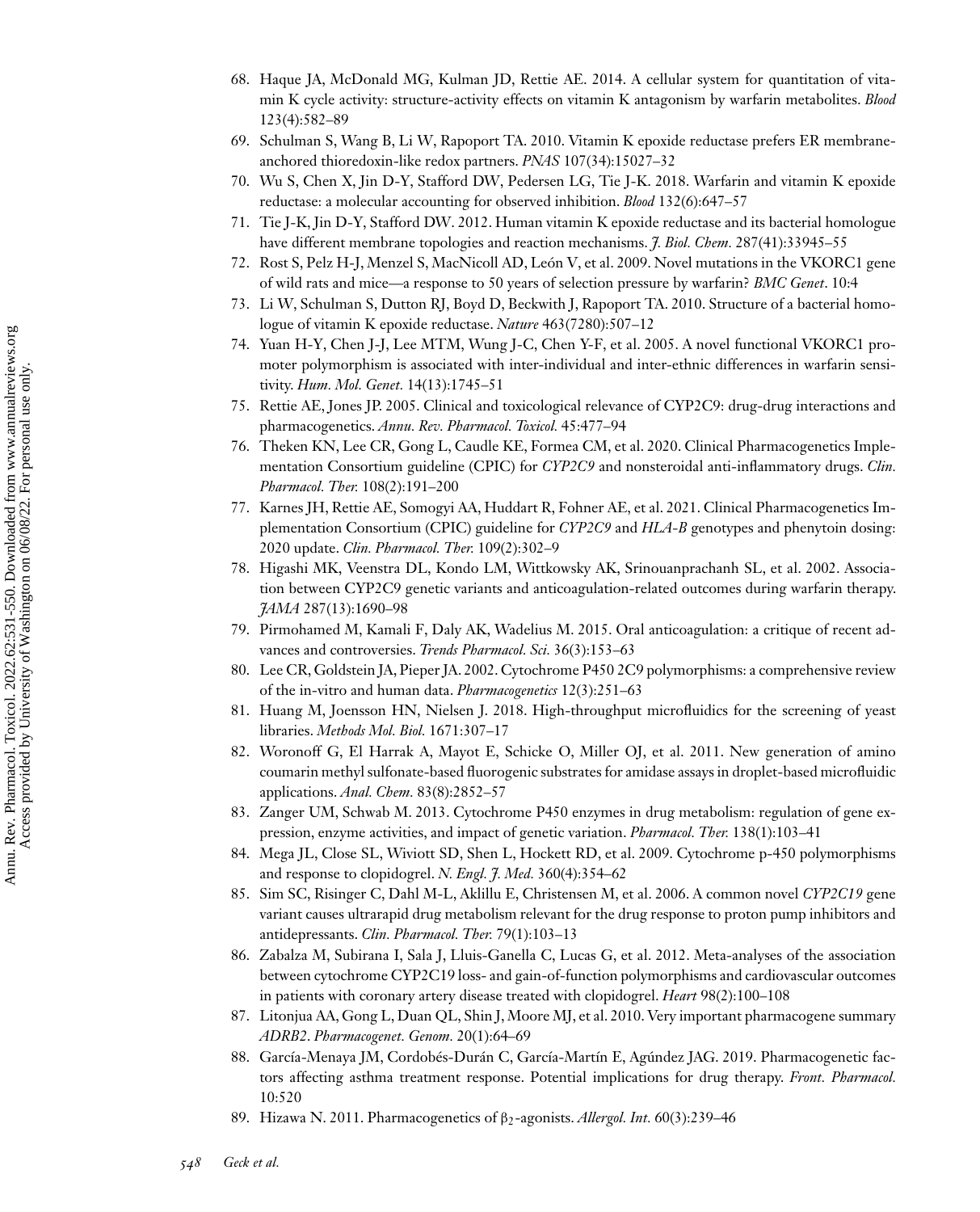- <span id="page-18-0"></span>90. Jones EM, Lubock NB, Venkatakrishnan AJ, Wang J, Tseng AM, et al. 2020. Structural and functional characterization of G protein-coupled receptors with deep mutational scanning. *eLife* 9:623108
- 91. Pacanowski MA, Johnson JA. 2007. PharmGKB submission update: IX. ADRB1 gene summary. *Pharmacol. Rev.* 59(1):2–4
- 92. Hauser AS, Attwood MM, Rask-Andersen M, Schiöth HB, Gloriam DE. 2017. Trends in GPCR drug discovery: new agents, targets and indications. *Nat. Rev. Drug Discov.* 16(12):829–42
- 93. Lee HH, Ho RH. 2017. Interindividual and interethnic variability in drug disposition: polymorphisms in organic anion transporting polypeptide 1B1 (OATP1B1; *SLCO1B1*). *Br. J. Clin. Pharmacol.* 83(6):1176– 84
- 94. Voora D, Shah SH, Spasojevic I, Ali S, Reed CR, et al. 2009. The *SLCO1B1*∗*5* genetic variant is associated with statin-induced side effects. *J. Am. Coll. Cardiol.* 54(17):1609–16
- 95. Ramsey LB, Johnson SG, Caudle KE, Haidar CE, Voora D, et al. 2014. The clinical pharmacogenetics implementation consortium guideline for *SLCO1B1* and simvastatin-induced myopathy: 2014 update. *Clin. Pharmacol. Ther.* 96(4):423–28
- 96. Tirona RG, Leake BF, Merino G, Kim RB. 2001. Polymorphisms in *OATP-C*: identification of multiple allelic variants associated with altered transport activity among European- and African-Americans. *J. Biol. Chem.* 276(38):35669–75
- 97. Wang X, Chen J, Xu S, Ni C, Fang Z, Hong M. 2019. Amino-terminal region of human organic anion transporting polypeptide 1B1 dictates transporter stability and substrate interaction. *Toxicol. Appl. Pharmacol.* 378:114642
- 98. Yao J, Hong W, Huang J, Zhan K, Huang H, Hong M. 2012. *N*-glycosylation dictates proper processing of organic anion transporting polypeptide 1B1. *PLOS ONE* 7(12):e52563
- 99. Zhang L, Sarangi V, Ho M-F, Moon I, Kalari KR, et al. 2021. *SLCO1B1*: application and limitations of deep mutational scanning for genomic missense variant function. *Drug Metab. Dispos.* 49(5):395–404
- 100. Kameyama Y, Yamashita K, Kobayashi K, Hosokawa M, Chiba K. 2005. Functional characterization of *SLCO1B1* (*OATP-C*) variants, *SLCO1B1*∗*5*, *SLCO1B1*∗*15* and *SLCO1B1*∗*15*+*C1007G*, by using transient expression systems of HeLa and HEK293 cells. *Pharmacogenet. Genom.* 15(7):513–22
- 101. Santos PCJL, Pereira AC. 2015. Type of *LDLR* mutation and the pharmacogenetics of familial hypercholesterolemia treatment. *Pharmacogenomics* 16(15):1743–50
- 102. Kolovou GD, Kostakou PM, Anagnostopoulou KK. 2011. Familial hypercholesterolemia and triglyceride metabolism. *Int. J. Cardiol.* 147(3):349–58
- 103. Scholtz CL, Peeters AV, Hoogendijk CF, Thiart R, de Villiers JN, et al. 1999. Mutation −59c→t in repeat 2 of the LDL receptor promoter: reduction in transcriptional activity and possible allelic interaction in a South African family with familial hypercholesterolaemia. *Hum. Mol. Genet.* 8(11):2025–30
- 104. Mozas P, Galetto R, Albajar M, Ros E, Pocoví M, Rodríguez-Rey JC. 2002. A mutation (−49C>T) in the promoter of the low density lipoprotein receptor gene associated with familial hypercholesterolemia. *J. Lipid Res.* 43(1):13–18
- 105. De Castro-Orós I, Pampín S, Bolado-Carrancio A, De Cubas A, Palacios L, et al. 2011. Functional analysis of LDLR promoter and 5' UTR mutations in subjects with clinical diagnosis of familial hypercholesterolemia. *Hum. Mutat.* 32(8):868–72
- 106. Reeskamp LF, Hartgers ML, Peter J, Dallinga-Thie GM, Zuurbier L, et al. 2018. A deep intronic variant in *LDLR* in familial hypercholesterolemia. *Circ. Genom. Precis. Med.* 11(12):e002385
- 107. Schwarz UI, Meyer zu Schwabedissen HE, Tirona RG, Suzuki A, Leake BF, et al. 2011. Identification of novel functional organic anion-transporting polypeptide 1B3 polymorphisms and assessment of substrate specificity. *Pharmacogenet. Genom.* 21(3):103–14
- 108. Kuang D, Weile J, Kishore N, Rubin AF, Fields S, et al. 2021. MaveRegistry: a collaboration platform for multiplexed assays of variant effect. *Bioinformatics* 2021:btab215
- 109. Starita LM, Young DL, Islam M, Kitzman JO, Gullingsrud J, et al. 2015. Massively parallel functional analysis of BRCA1 RING domain variants. *Genetics* 200(2):413–22
- 110. Starita LM, Islam MM, Banerjee T, Adamovich AI, Gullingsrud J, et al. 2018. A multiplex homologydirected DNA repair assay reveals the impact of more than 1,000 BRCA1 missense substitution variants on protein function. *Am. J. Hum. Genet.* 103(4):498–508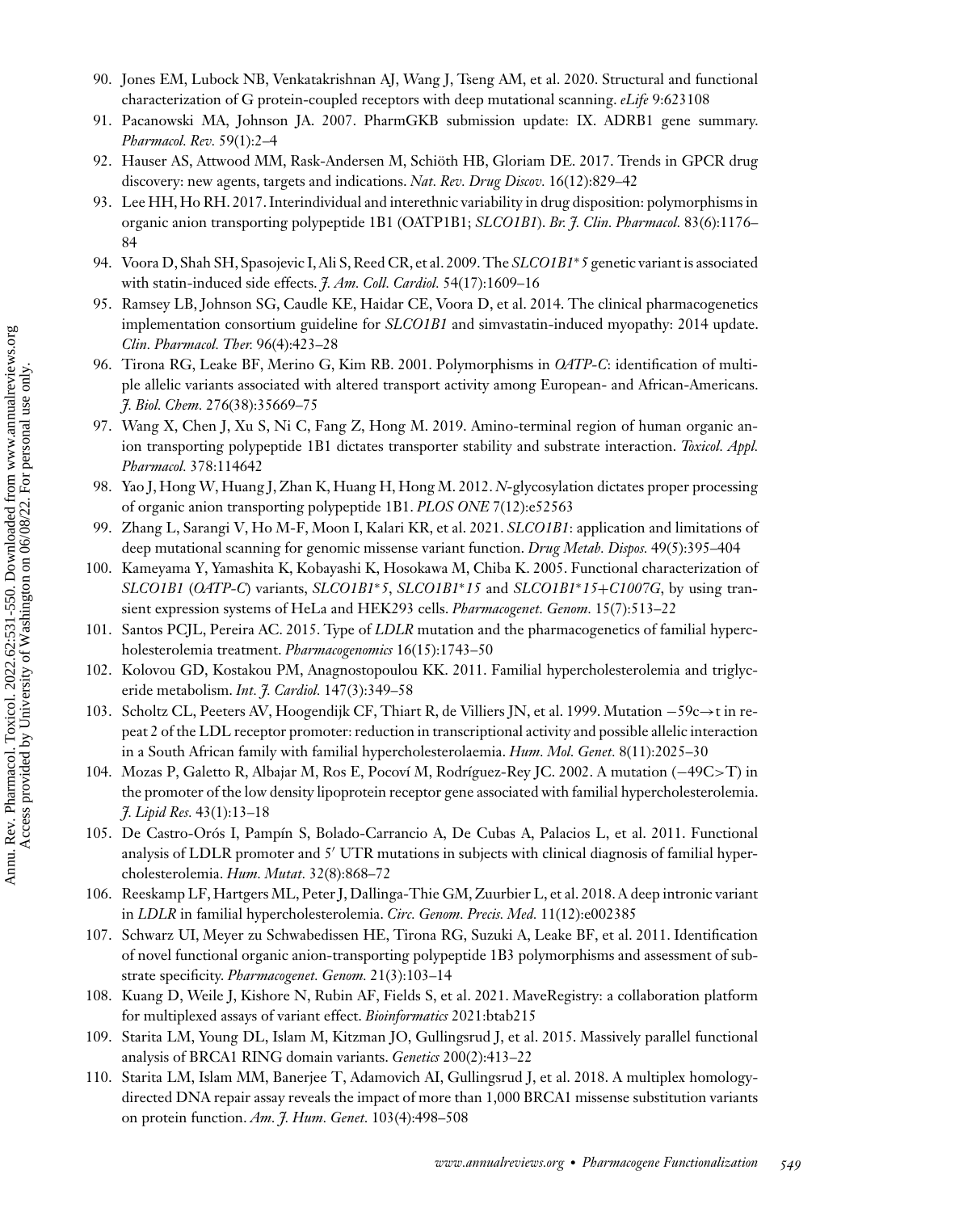- <span id="page-19-0"></span>111. Muir AJ, Gong L, Johnson SG, Lee MTM, Williams MS, et al. 2014. Clinical Pharmacogenetics Implementation Consortium (CPIC) guidelines for *IFNL3* (*IL28B*) genotype and PEG interferon-α-based regimens. *Clin. Pharmacol. Ther.* 95(2):141–46
- 112. Nies AT, Niemi M, Burk O, Winter S, Zanger UM, et al. 2013. Genetics is a major determinant of expression of the human hepatic uptake transporter OATP1B1, but not of OATP1B3 and OATP2B1. *Genome Med*. 5(1):1
- 113. Park J, Lee SY, Baik SY, Park CH, Yoon JH, et al. 2020. Gene-wise burden of coding variants correlates to noncoding pharmacogenetic risk variants. *Int. J. Mol. Sci.* 21(9):3091
- 114. Santos M, Niemi M, Hiratsuka M, Kumondai M, Ingelman-Sundberg M, et al. 2018. Novel copynumber variations in pharmacogenes contribute to interindividual differences in drug pharmacokinetics. *Genet. Med.* 20(6):622–29
- 115. Lauschke VM, Ingelman-Sundberg M. 2020. Emerging strategies to bridge the gap between pharmacogenomic research and its clinical implementation. *NPJ Genomic Med*. 5(1):9
- 116. Del Tredici AL, Malhotra A, Dedek M, Espin F, Roach D, et al. 2018. Frequency of *CYP2D6* alleles including structural variants in the United States. *Front. Pharmacol.* 9:305
- 117. Morelli A, Cabezas Y, Mills LJ, Seelig B. 2017. Extensive libraries of gene truncation variants generated by in vitro transposition. *Nucleic Acids Res*. 45(10):e78
- 118. Guo X, Chavez A, Tung A, Chan Y, Kaas C, et al. 2018. High-throughput creation and functional profiling of DNA sequence variant libraries using CRISPR/Cas9 in yeast. *Nat. Biotechnol.* 36(6):540–46
- 119. Cheung R, Insigne KD, Yao D, Burghard CP, Wang J, et al. 2019. A multiplexed assay for exon recognition reveals that an unappreciated fraction of rare genetic variants cause large-effect splicing disruptions. *Mol. Cell.* 73(1):183–94.e8
- 120. Esposito D, Weile J, Shendure J, Starita LM, Papenfuss AT, et al. 2019. MaveDB: an open-source platform to distribute and interpret data from multiplexed assays of variant effect. *Genome Biol*. 20(1):223
- 121. Masso M. 2020. Functional analysis of BRCA1 RING domain variants: computationally derived structural data can improve upon experimental features for training predictive models. *Integr. Biol.* 12(9):233– 39
- 122. Masso M, Bansal A, Bansal A, Henderson A. 2020. Structure-based functional analysis of BRCA1 RING domain variants: concordance of computational mutagenesis, experimental assay, and clinical data. *Biophys. Chem.* 266:106442
- 123. Gray VE, Hause RJ, Luebeck J, Shendure J, Fowler DM. 2018. Quantitative missense variant effect prediction using large-scale mutagenesis data. *Cell Syst*. 6(1):116–24.e3
- 124. Weile J, Sun S, Cote AG, Knapp J, Verby M, et al. 2017. A framework for exhaustively mapping functional missense variants. *Mol. Syst. Biol.* 13(12):957
- 125. Tafazoli A, Wawrusiewicz-Kurylonek N, Posmyk R, Miltyk W. 2020. Pharmacogenomics, how to deal with different types of variants in next generation sequencing data in the personalized medicine area. *J. Clin. Med. Res.* 10(1):34
- 126. Richards S, Aziz N, Bale S, Bick D, Das S, et al. 2015. Standards and guidelines for the interpretation of sequence variants: a joint consensus recommendation of the American College of Medical Genetics and Genomics and the Association for Molecular Pathology. *Genet. Med.* 17(5):405–24
- 127. Abou Tayoun AN, Pesaran T, DiStefano MT, Oza A, Rehm HL, et al. 2018. Recommendations for interpreting the loss of function PVS1 ACMG/AMP variant criterion. *Hum. Mutat.* 39(11):1517–24
- 128. Brnich SE, Abou Tayoun AN, Couch FJ, Cutting GR, Greenblatt MS, et al. 2019. Recommendations for application of the functional evidence PS3/BS3 criterion using the ACMG/AMP sequence variant interpretation framework. *Genome Med*. 12(1):3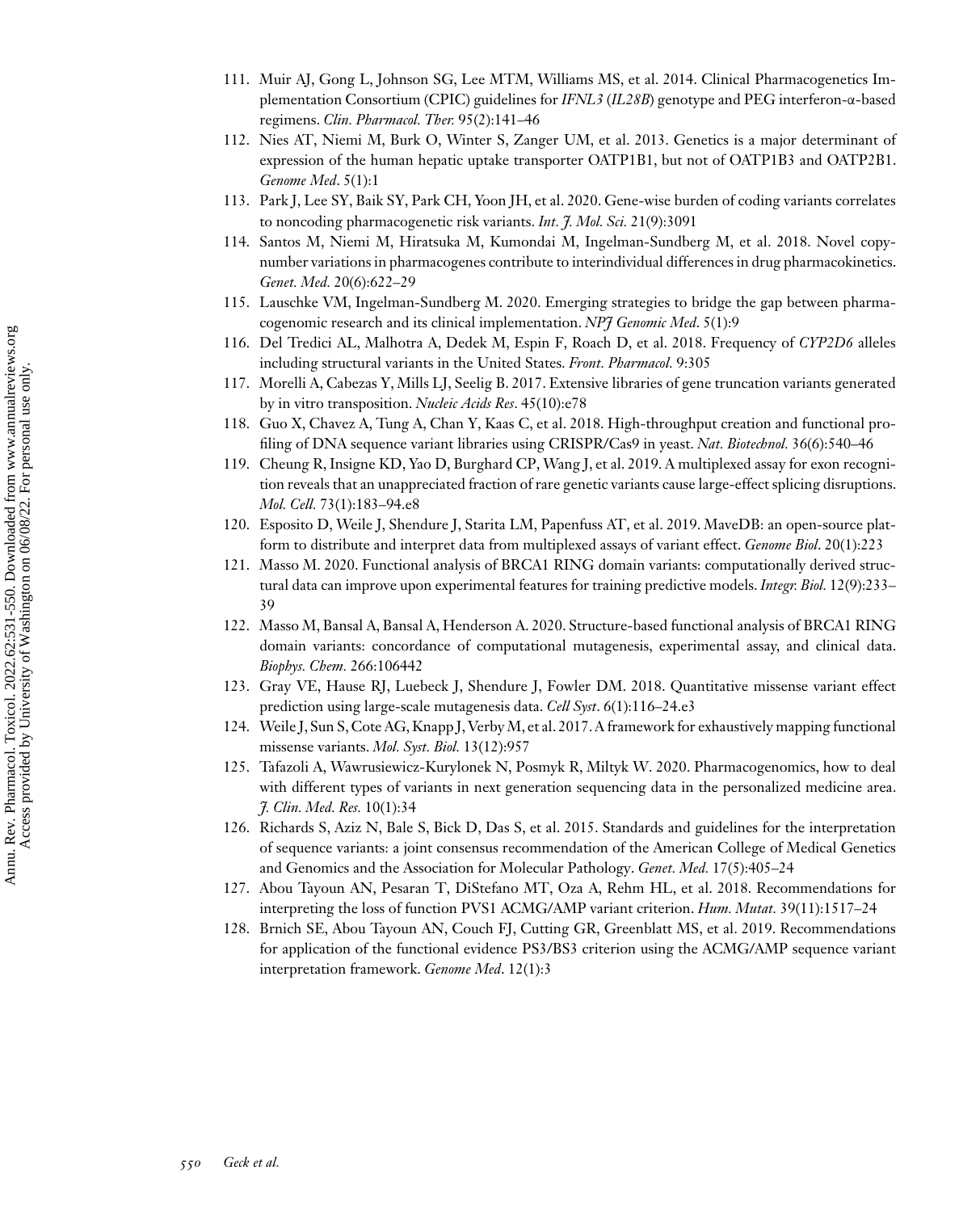

*v*

**Annual Review of Pharmacology and**

# **Contents** Toxicology Toxicology Volume 62, 2022

| Pushing Forward the Future Tense: Perspectives of a Scientist                                                                                                                                                                                                                                                                                                    |
|------------------------------------------------------------------------------------------------------------------------------------------------------------------------------------------------------------------------------------------------------------------------------------------------------------------------------------------------------------------|
| Introduction to the Theme "New Insights, Strategies, and<br>Therapeutics for Common Diseases"<br>Paul A. Insel, Terrence F. Blaschke, Susan G. Amara, and Urs A. Meyer 19                                                                                                                                                                                        |
| Experimental Models of SARS-CoV-2 Infection: Possible Platforms to<br>Study COVID-19 Pathogenesis and Potential Treatments<br>Sareh Pandamooz, Benjamin Jurek, Carl-Philipp Meinung, Zahra Baharvand,<br>Alireza Sahebi Shahem-abadi, Silke Haerteis, Jaleel A. Miyan, James Downing,<br>Mehdi Dianatpour, Afshin Borhani-Haghighi, and Mohammad Saied Salehi 25 |
| Central Nervous System Control of Glucose Homeostasis:<br>A Therapeutic Target for Type 2 Diabetes?<br>Zaman Mirzadeh, Chelsea L. Faber, and Michael W. Schwartz 55                                                                                                                                                                                              |
| The Gut Microbiome, Metformin, and Aging<br>Sri Nitya Reddy Induri, Payalben Kansara, Scott C. Thomas, Fangxi Xu,                                                                                                                                                                                                                                                |
| Sodium-Glucose Cotransporter 2 Inhibitors in Heart Failure                                                                                                                                                                                                                                                                                                       |
| Repurposing Colchicine for Heart Disease                                                                                                                                                                                                                                                                                                                         |
| A New Old Target: Androgen Receptor Signaling and Advanced<br><b>Prostate Cancer</b><br>Daniel Westaby, Maria de los Dolores Fenor de La Maza, Alec Paschalis,<br>Juan M. Jimenez-Vacas, Jon Welti, Johann de Bono, and Adam Sharp  131                                                                                                                          |
| Synthetic Retinoids Beyond Cancer Therapy                                                                                                                                                                                                                                                                                                                        |
| Thioredoxin Reductase Inhibition for Cancer Therapy                                                                                                                                                                                                                                                                                                              |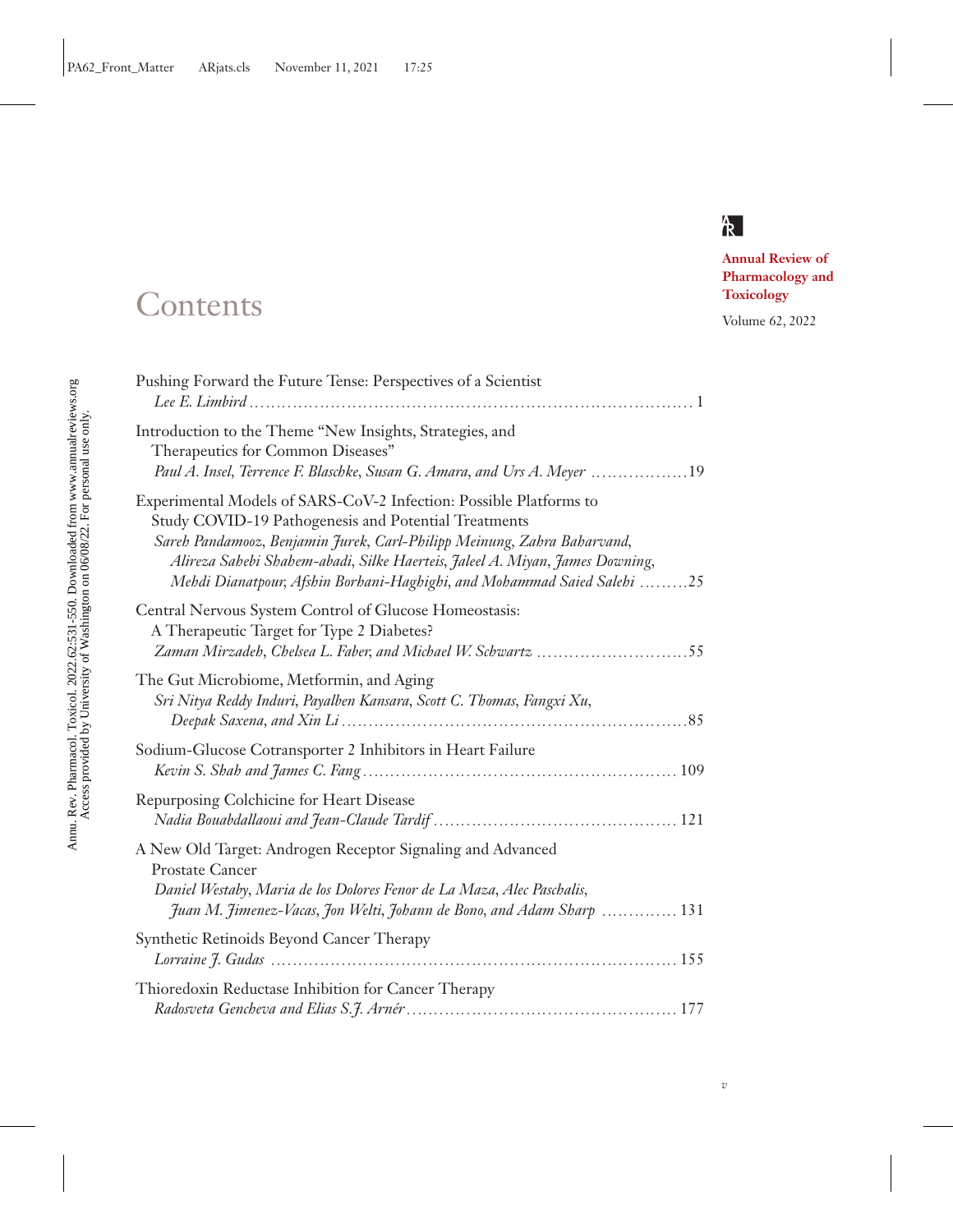| Emerging Therapeutics, Technologies, and Drug Development<br>Strategies to Address Patient Nonadherence and Improve<br>Tuberculosis Treatment                              |
|----------------------------------------------------------------------------------------------------------------------------------------------------------------------------|
| Maria Garcia-Cremades, Belen P. Solans, Natasha Strydom, Bernard Vrijens,<br>Goonaseelan Colin Pillai, Craig Shaffer, Bruce Thomas, and Rada M. Savic  197                 |
| Prenatal and Postnatal Pharmacotherapy in Down Syndrome: The<br>Search to Prevent or Ameliorate Neurodevelopmental and<br>Neurodegenerative Disorders                      |
| Noncanonical Metabotropic Glutamate Receptor 5 Signaling in<br>Alzheimer's Disease                                                                                         |
| Brain-Protective Mechanisms of Transcription Factor NRF2: Toward a<br>Common Strategy for Neurodegenerative Diseases                                                       |
| Targeting NRF2 and Its Downstream Processes: Opportunities and<br>Challenges                                                                                               |
| E-Cigarette Toxicology<br>Terry Gordon, Emma Karey, Meghan E. Rebuli, Yael-Natalie H. Escobar,                                                                             |
| Thirty Years of Neuroscientific Investigation of Placebo and Nocebo:<br>The Interesting, the Good, and the Bad                                                             |
| Patient Centricity Driving Formulation Innovation: Improvements in<br>Patient Care Facilitated by Novel Therapeutics and Drug Delivery<br>Technologies                     |
| Susanne Page, Tarik Khan, Peter Kühl, Gregoire Schwach, Kirsten Storch,                                                                                                    |
| Fragile X Syndrome: Lessons Learned and What New Treatment<br>Avenues Are on the Horizon                                                                                   |
| Aryl Hydrocarbon Receptor and Its Diverse Ligands and Functions:<br>An Exposome Receptor<br>Lucie Larigot, Louise Benoit, Meriem Koual, Céline Tomkiewicz, Robert Barouki, |
| Non-P450 Drug-Metabolizing Enzymes: Contribution to Drug<br>Disposition, Toxicity, and Development                                                                         |